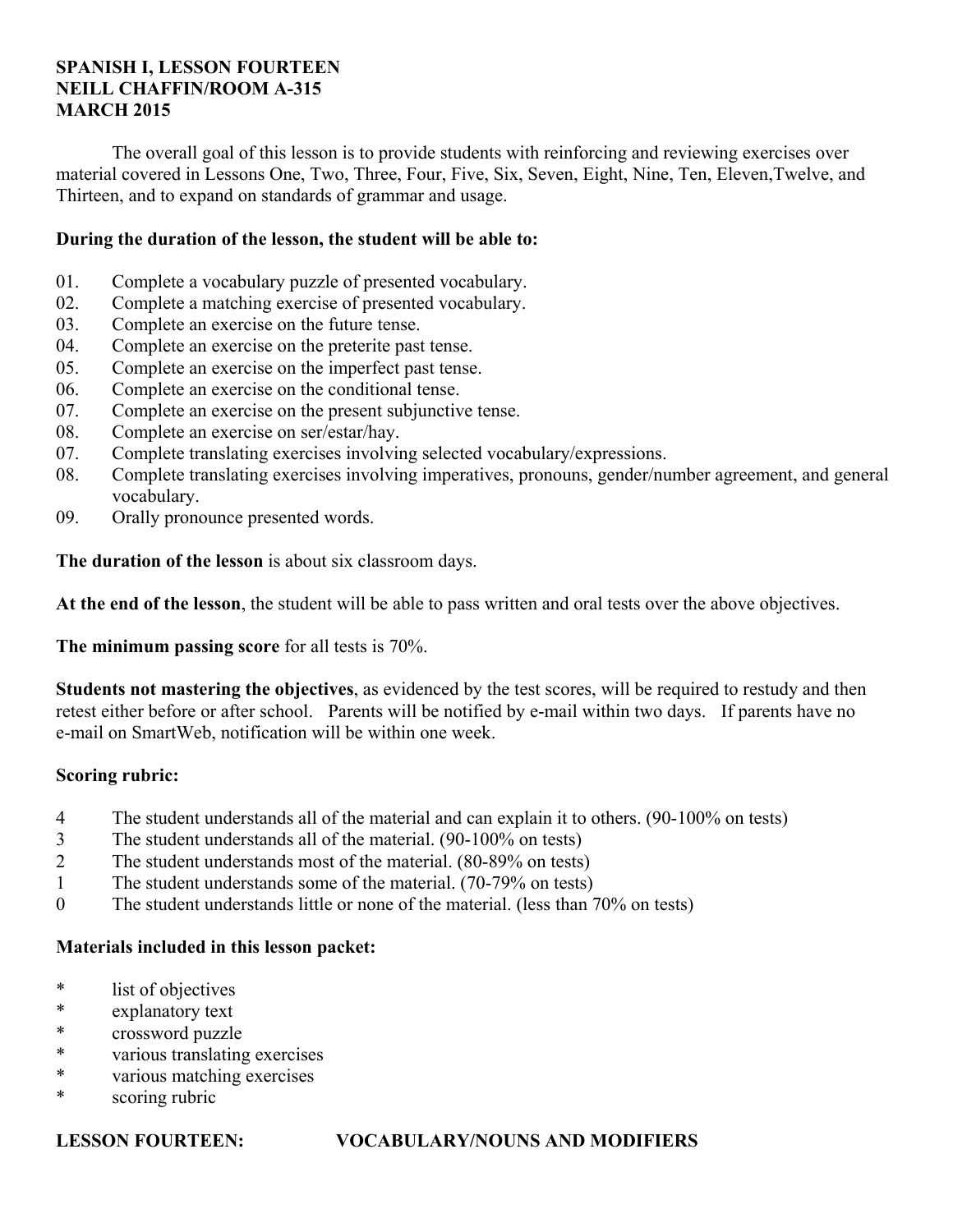| 01. | El pecho          | a.         | Chest/breast | 01.         | Abajo             | a.          | Astute/cunning     |
|-----|-------------------|------------|--------------|-------------|-------------------|-------------|--------------------|
| 02. | Los riñones       | b.         | Hand         | 02.         | Apresurado        | b.          | Friendly           |
| 03. | El pelo/cabello   | c.         | Rear/behind  | 03.         | Abismal           | c.          | Purple             |
| 04. | La ceja           | d.         | Ears         | 04.         | Altivo            | d.          | Haughty/arrogant   |
| 05. | El hombro         | e.         | Nose         | 05.         | Anterior          | e.          | Abandoned          |
| 06. | El tobillo        | f.         | Stomach      | 06.         | Adinerado         | f.          | Hurried/pressured  |
| 07. | La garganta       | g.         | Eyelid       | 07.         | Afilado/agudo     | g.          | Isolated/remote    |
| 08. | La espalda        | h.         | Liver        | 08.         | Aplicado          | h.          | Crazy/insane       |
| 09. | El culo/trasero   | i.         | Hair         | 09.         | Anciano           | i.          | Below/underneath   |
| 10. | El codo           | j.         | Foot         | 10.         | Aburrido          | j.          | Illiterate         |
| 11. | La mano           | k.         | Heel         | 11.         | Alocado/loco      | k.          | Busy/hardworking   |
| 12. | El pàrpado        | 1.         | Eyelashes    | 12.         | Asi               | 1.          | Sharp/pointed      |
| 13. | El brazo          | m.         | Neck         | 13.         | Amigable          | m.          | Enormous/vast      |
| 14. | La lengua         | n.         | Shoulder     | 14.         | Acertado          | n.          | Wealthy            |
| 15. | La boca           | 0.         | Heart        | 15.         | Astuto            | 0.          | Old/ancient        |
| 16. | Los ojos          | p.         | <b>Brain</b> | 16.         | Amoroso           | p.          | Sharp/clever       |
| 17. | La nariz          | q.         | Elbow        | 17.         | Acabado           | q.          | Appropriate        |
| 18. | El bigote         | r.         | Thumb/inch   | 18.         | Abandonado        | r.          | Lively/animated    |
| 19. | El hìgado         | S.         | Wrist/doll   | 19.         | Analfabeto        | S.          |                    |
| 20. | La muñeca         | t.         | Eyes         | 20.         | Atroz             |             | Loving/affectionat |
| 21. | Las pestañas      | u.         | Mouth        | 21.         | Amoratado         | $\mathbf e$ |                    |
| 22. | Las uñas          | V.         | Leg          | 22.         | Agotado           | t.          | Awful/atrocious    |
| 23. | La barriga/panza  | w.         | Arm          | 23.         | Aislado           | u.          | Finished/ended     |
| 24. | La rodilla        | X.         | Chin         | 24.         | Asegurado         | V.          | Neat/elegant       |
| 25. | Los labios        | у.         | Eyebrow      | 25.         | Ansioso           | w.          | Thus/so/like       |
| 26. | La cabeza         | Z.         | Forehead     | 26.         | Alegre            | X.          | Bored/tedious      |
| 27. | Los dedos         | aa.        | Cheek        | 27.         | Avispado          | y.          | Difficult/hard     |
| 28. | El pulgar         | bb.        | Head         | 28.         | Arduo             | Z.          | Happy/glad         |
| 29. | El pie            | cc.        | Face         | 29.         | Apropiado         | aa.         | Accustomed         |
| 30. | La ròtula         | dd.        | <b>Belly</b> | 30.         | Animado           | bb.         | <b>Besides</b>     |
| 31. | Los dientes       | ee.        | Genitals     | 31.         | Arreglado         | cc.         | Famous             |
| 32. | El corazón        | ff.        | Skin         | 32.         | Apacido           | dd.         | Smooth/pleasant    |
| 33. | El cuello         | gg.        | Lungs        | 33.         | Agarrado          | ee.         | Stingy/mean        |
| 34. | La pierna         | hh.        | Knee         | 34.         | Abocado           | ff.         | Gentle/mild        |
| 35. | La cara           | ii.        | Kidneys      | 35.         |                   | gg.         | Neat/orderly       |
| 36. | La barbilla       | jj.        | Back         |             | Autòctano/indigen | hh.         | Indigenous/native  |
| 37. | Los pulmones      | kk.        | Ankle        | $\mathbf O$ |                   | ii.         | Helpful            |
| 38. | El frente         | 11.        | Nails        | 36.         | Anticuado         | jj.         |                    |
| 39. | El talòn          | mm.        | Mustache     | 37.         | Afin              |             | Antiquated/outdate |
| 40. | El pòmulo/cachete | nn.        | Throat       | 38.         | Afectuoso         | d           |                    |
| 41. | El estòmago       | 00.        | Fingers/toes | 39.         | Afamado           | kk.         | Related to/similar |
| 42. | Las orejas        |            | Lips         | 40.         | Apuesto           | 11.         | Before/preceding   |
| 43. | El cerebro        | pp.        | Teeth        | 41.         | Acomedido         |             | Exhausted/tired    |
| 44. | Los genitales     | qq.        | Tongue       | 42.         | Ademàs            | mm.<br>nn.  | Downcast/dejected  |
| 45. | El piel           | rr.<br>SS. | Kneecap      | 43.         | Agil              | 00.         | Agile/nimble       |
|     |                   |            |              | 44.         | Abatido           |             | Correct            |
|     |                   |            |              | 45.         | Acostumbrado      | pp.         | Insured            |
|     |                   |            |              |             |                   | qq.         |                    |

rr. Affectionate ss. Anxious/eager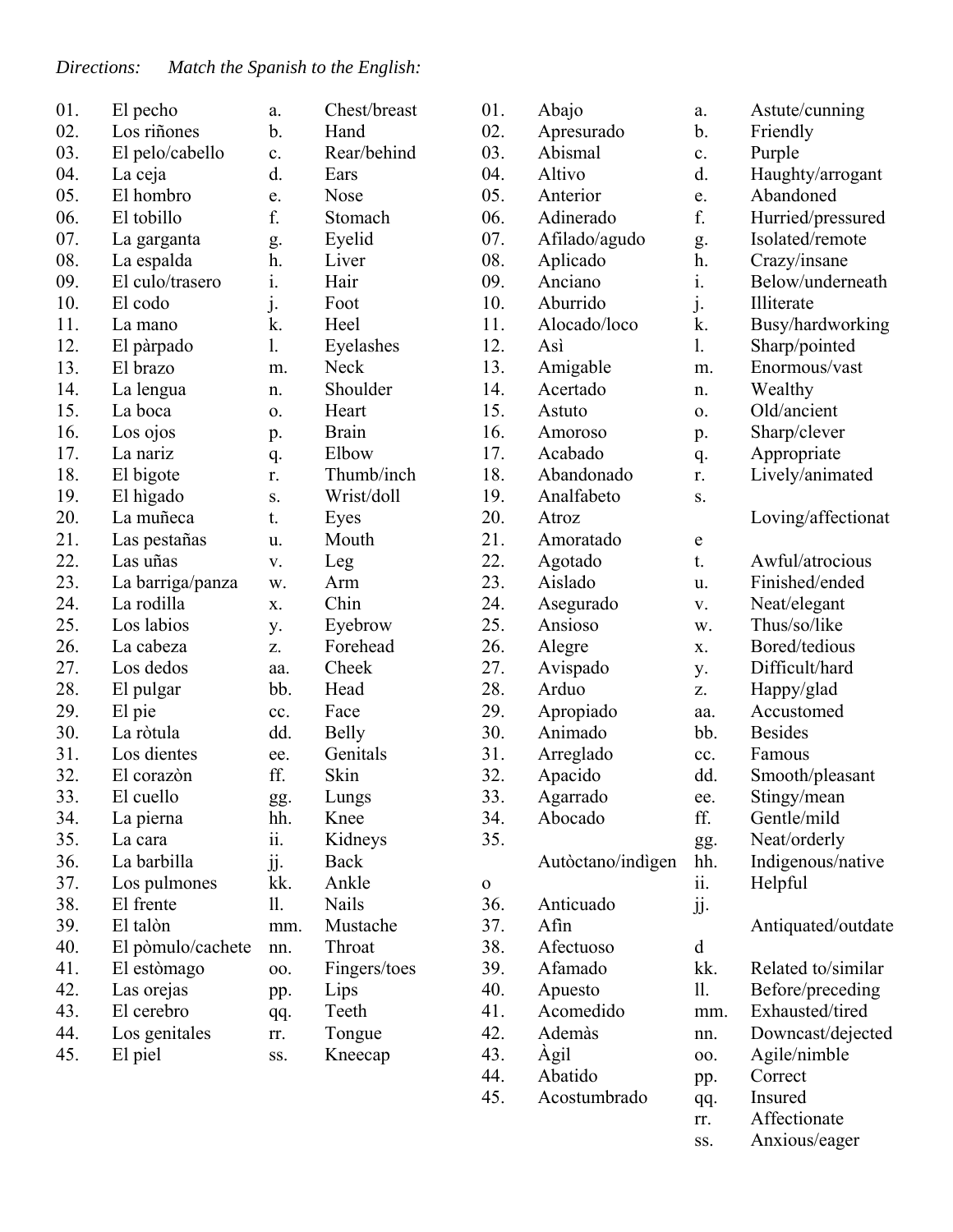# *Directions: Choose the correct answer:*

| 01.            | <b>Noventa</b>     | 12.            | Dos mil           | 23.            | Quince               | 01.            | jueves    |
|----------------|--------------------|----------------|-------------------|----------------|----------------------|----------------|-----------|
| a.             | 90                 | a.             | 2000              | a.             | 47                   | a.             | Sunday    |
| $\mathbf{b}$ . | 13                 | $\mathbf b$ .  | 300               | $\mathbf b$ .  | 5000                 | $\mathbf b$ .  | Monday    |
| c.             | 1,000,000          | $\mathbf{c}$ . | 400               | $\mathbf{c}$ . | 15                   | c.             | Thursday  |
| 02.            | <b>Ciento</b>      | 13.            | Cuarenta y siete  | 24.            | <b>Diecinueve</b>    | 02.            | lunes     |
| a.             | 100                | a.             | 47                | a.             | 90                   | a.             | Wednesday |
| $\mathbf b$ .  | 2000               | b.             | 5000              | $b$ .          | 13                   | $\mathbf{b}$ . | Saturday  |
| $\mathbf{c}$ . | 17                 | c.             | 15                | $\mathbf{c}$ . | 19                   | c.             | Monday    |
| 03.            | Uno                | 14.            | <b>Diecisiete</b> | 25.            | <b>Cinco mil</b>     | 03.            | sábado    |
| a.             | $\mathbf{1}$       | a.             | 18                | a.             | 5000                 | a.             | Friday    |
| $\mathbf{b}$ . | 70                 | b.             | 17                | $\mathbf b$ .  | 5,000,000            | $\mathbf{b}$ . | Tuesday   |
| c.             | 3                  | c.             | 13                | c.             | 50                   | c.             | Saturday  |
| 04.            | <b>Veintitres</b>  | 15.            | Catorce           | 26.            | <b>Trescientos</b>   | 04.            | domingo   |
| a.             | 23                 | a.             | 14                | a.             | 2000                 | a.             | Sunday    |
| $\mathbf{b}$ . | 900                | b.             | 3                 | $\mathbf b$ .  | 300                  | $\mathbf b$ .  | Monday    |
| c.             | 5                  | c.             | 9                 | c.             | 400                  | c.             | Thursday  |
| 05.            | <b>Nueve</b>       | 16.            | Quinientos        | 27.            | Ocho                 | 05.            | martes    |
| a.             | 7                  | a.             | 9000              | a.             | 8                    | a.             | Friday    |
| $\mathbf b$ .  | 9                  | b.             | 500               | $\mathbf b$ .  | 50                   | $\mathbf b$ .  | Tuesday   |
| c.             | 11                 | c.             | 900               | $\mathbf{c}$ . | 6000                 | c.             | Saturday  |
| 06.            | <b>Trece</b>       | 17.            | Seis mil          | 28.            | <b>Cuatrocientos</b> | 06.            | viernes   |
| a.             | 13                 | a.             | 82                | a.             | 400                  | a.             | Friday    |
| $\mathbf{b}$ . | $\overline{3}$     | $\mathbf b$ .  | 50                | $\mathbf b$ .  | 14                   | $\mathbf b$ .  | Tuesday   |
| c.             | 47                 | c.             | 6000              | c.             | $\overline{4}$       | c.             | Saturday  |
| 07.            | Cincuenta          | 18.            | Dieciocho         | 29.            | Cinco                | 07.            | miércoles |
| a.             | 82                 | a.             | 18                | a.             | 23                   | a.             | Wednesday |
| b.             | 50                 | b.             | 20                | $\mathbf b$ .  | 900                  | $\mathbf b$ .  | Saturday  |
| $\mathbf{c}$ . | 6000               | $\mathbf{c}$ . | 19                | c.             | 5                    | c.             | Monday    |
| 08.            | <b>Novecientos</b> | 19.            | Treinta           | 30.            | <b>Setenta</b>       | 08.            | marzo     |
| a.             | 9000               | a.             | 60                | a.             | 18                   | a.             | April     |
| b.             | 500                | b.             | 30                | $\mathbf b$ .  | 70                   | $\mathbf b$ .  | March     |
| c.             | 900                | c.             | 90                | c.             | 19                   | c.             | January   |
| 09.            | <b>Tres</b>        | 20.            | Veinte            | 31.            | <b>Dos</b>           | 09.            | enero     |
| a.             | 14                 | a.             | 18                | a.             | 13                   | a.             | April     |
| $\mathbf b$ .  | 3                  | $\mathbf b$ .  | 20                | $\mathbf b$ .  | $\overline{2}$       | b.             | March     |
| c.             | 9                  | $\mathbf{c}$ . | 19                | c.             | 47                   | c.             | January   |
| 10.            | Cuatro             | 21.            | Ochenta y dos     | 32.            | <b>Doce</b>          | 10.            | julio     |
| a.             | 14                 | a.             | 82                | a.             | 1,000,000            | a.             | February  |
| $\mathbf{b}$ . | $\overline{4}$     | $\mathbf b$ .  | 50                | $\mathbf{b}$ . | 200                  | $\mathbf{b}$ . | July      |
| c.             | 17                 | c.             | 6000              | c.             | 12                   | c.             | June      |
| 11.            | <b>Millón</b>      | 22.            | Cuarenta          | 33.            | <b>Doscientos</b>    | 11.            | agosto    |
| a.             | 1,000,000          | a.             | 13                | a.             | 1,000,000            | a.             | August    |
| $\mathbf b$ .  | 200                | b.             | 3                 | $\mathbf b$ .  | 200                  | $\mathbf b$ .  | October   |
| c.             | 12                 | $\mathbf{c}$ . | 40                | $\mathbf{c}$ . | 12                   | c.             | November  |

|  | septiembre |  | March |  | September |  | December |
|--|------------|--|-------|--|-----------|--|----------|
|--|------------|--|-------|--|-----------|--|----------|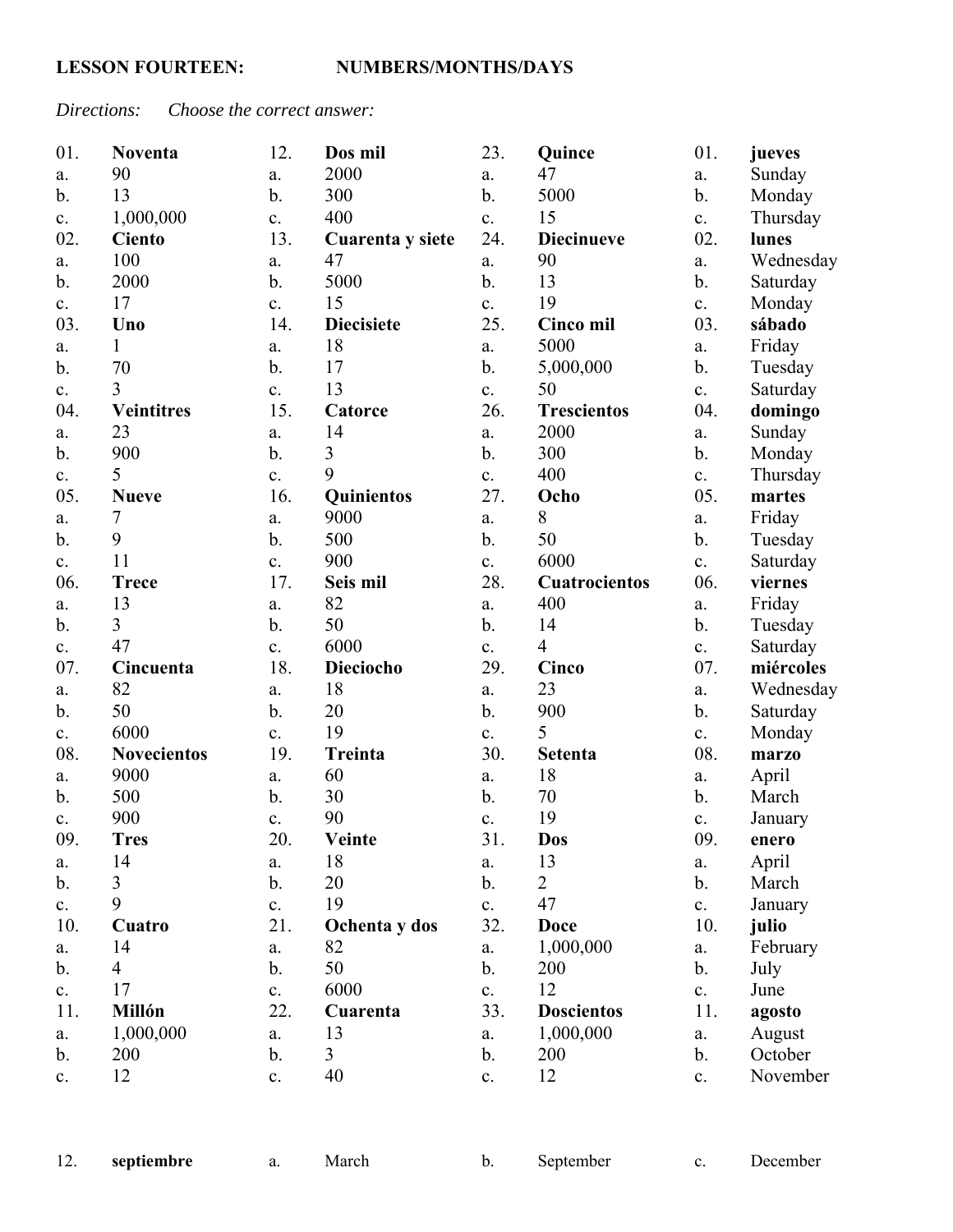| 13.           | febrero      | 24.            | el verano                 | a.             | It is night        | 18.            | Anteayer             |
|---------------|--------------|----------------|---------------------------|----------------|--------------------|----------------|----------------------|
| a.            | February     | a.             | summer                    | $b$ .          | It is very early   | a.             | Day after tomorrow   |
| b.            | July         | b.             | autumn                    |                | morning            | $\mathbf{b}$ . | Day before           |
| $\mathbf{c}.$ | June         | c.             | winter                    | $\mathbf{c}.$  | It is evening      | yesterday      |                      |
| 14.           | abril        | 25.            | diciembre                 | 09.            | Es el anochecer    | c.             | Tomorrow morning     |
| a.            | May          | a.             | month                     | a.             | It is night        | 19.            | Anoche/noche         |
| b.            | April        | b.             | century                   | $\mathbf b$ .  | It is very early   |                | pasada               |
| $\mathbf{c}.$ | January      | c.             | December                  |                | morning            | a.             | Tonight              |
| 15.           | octubre      |                |                           | $\mathbf{c}.$  | It is evening      | $\mathbf b$ .  | Last night           |
| a.            | October      | 01.            | Son las tres de la        | 10.            | Es la noche        | c.             | Next week            |
| b.            | August       |                | mañana                    | a.             | It is night        | 20.            | Pasada mañana        |
| c.            | January      | a.             | It is three in the        | $\mathbf b$ .  | It is very early   | a.             | Day after tomorrow   |
| 16.           | mayo         |                | morning                   |                | morning            | $\mathbf{b}$ . | Day before           |
| a.            | May          | $b$ .          | It is four in the         | $\mathbf{c}.$  | It is evening      | yesterday      |                      |
| $\mathbf b$ . | April        |                | afternoon                 | 11.            | Es la tarde        | $\mathbf{c}$ . | Tomorrow morning     |
| c.            | January      | c.             | It is seven at night      | a.             | It is midday       | 21.            | Mañana por la        |
| 17.           | junio        | 02.            | Es la una y media         | $\mathbf{b}$ . | It is afternoon    |                | mañana               |
| a.            | February     | a.             | It is one thirty          | c.             | It is midnight     | a.             | Tomorrow afternoon   |
| $\mathbf b$ . | July         | b.             | It is four fifteen        |                |                    | $\mathbf{b}$ . | Tomorrow morning     |
| $\mathbf{c}.$ | June         | c.             | It is six twenty          |                |                    | c.             | Yesterday            |
| 18.           | noviembre    | 03.            | Son las tres menos        | 12.            | ¿Qué hora es?      | 22.            | Muy de la mañana     |
| a.            | August       |                | veinte                    | a.             | What is the date?  | a.             | Later tomorrow       |
| b.            | October      | a.             | It is two forty           | b.             | What time is it?   |                | morning              |
| c.            | November     | b.             | It is three twenty        | c.             | What year is it?   | $\mathbf b$ .  | Early in the morning |
| 19.           | día          | $\mathbf{c}$ . | It is four fifteen        | 13.            | ¿Cuál es la fecha? | c.             | Yesterday afternoon  |
| a.            | century      | 04.            | Es medianoche             | a.             | What is the date?  | 23.            | Ayer tarde           |
| b.            | month        | a.             | It is noon                | $\mathbf b$ .  | What time is it?   | a.             | Later tomorrow       |
| $\mathbf{c}.$ | day          | b.             | It is morning             | c.             | What year is it?   |                | morning              |
| 20.           | mes          | c.             | It is midnight            | 14.            | ¿Qué día es hoy?   | $\mathbf b$ .  | Early in the morning |
| a.            | century      | 05.            | Es mediodía               | a.             | What day is today? | $\mathbf{c}$ . | Yesterday afternoon  |
| b.            | month        | a.             | It is noon                | b.             | What year is it?   |                |                      |
| c.            | day          | b.             | It is morning             | c.             | What month is it?  |                |                      |
| 21.           | la primavera | c.             | It is midnight            | 15.            | Ayer               |                |                      |
| a.            | spring       | 06.            | Son las ocho menos        | a.             | Today              | 24.            | Esta noche           |
| b.            | autumn       |                | quince                    | $b$ .          | Yesterday          | a.             | Tonight              |
| $\mathbf{c}.$ | winter       | ${\bf a}.$     | It is seven forty-five c. |                | Tomorrow           | $b$ .          | Last night           |
| 22.           | el invierno  | b.             | It is eight fifteen       | 16.            | Mañana             | c.             | Next week            |
| a.            | summer       | c.             | It is eight forty-five    | a.             | Today              | 25.            | La hora              |
| b.            | autumn       | 07.            | Es la una y diez          | $b$ .          | Yesterday          | ${\bf a}.$     | The date             |
| c.            | winter       | a.             | It is one ten             | $\mathbf{c}$ . | Tomorrow           | $\mathbf b$ .  | The week             |
| 23.           | el otoño     | b.             | It is one minute after    | 17.            | <b>Hoy</b>         | $\mathbf{c}$ . | The time/hour        |
| a.            | summer       |                | ten                       | a.             | Today              |                |                      |
| b.            | autumn       | $\mathbf{c}.$  | It is two ten             | $\mathbf b$ .  | Yesterday          |                |                      |
| c.            | winter       | 08.            | Es la madrugada           | $\mathbf{c}.$  | Tomorrow           |                |                      |

# **LESSON FOURTEEN: IDIOMATIC EXPRESSIONS**

*Directions: Choose the best answer:*

| 01. | Hav                |     | When is/are?            | В.        | Where are you from?  |
|-----|--------------------|-----|-------------------------|-----------|----------------------|
| A.  | Where is/are       | 03. | ¿Quién es?/Quiénes son? | C.        | What is your name?   |
| В.  | There is/are       | А.  | Where is/are?           | 05.       | ¿Cómo te llamas?     |
| C.  | Here is/are        | В.  | Who is/are?             | А.        | Where are you going? |
| 02. | ¿Dónde está/están? |     | How is/are?             | <b>B.</b> | Where are you from?  |
| А.  | Where is/are?      | 04. | ¿A dónde vas?           | C.        | What is your name?   |
| B.  | Who is/are?        | А.  | Where are you going?    | 06.       | ¿Qué hora es?        |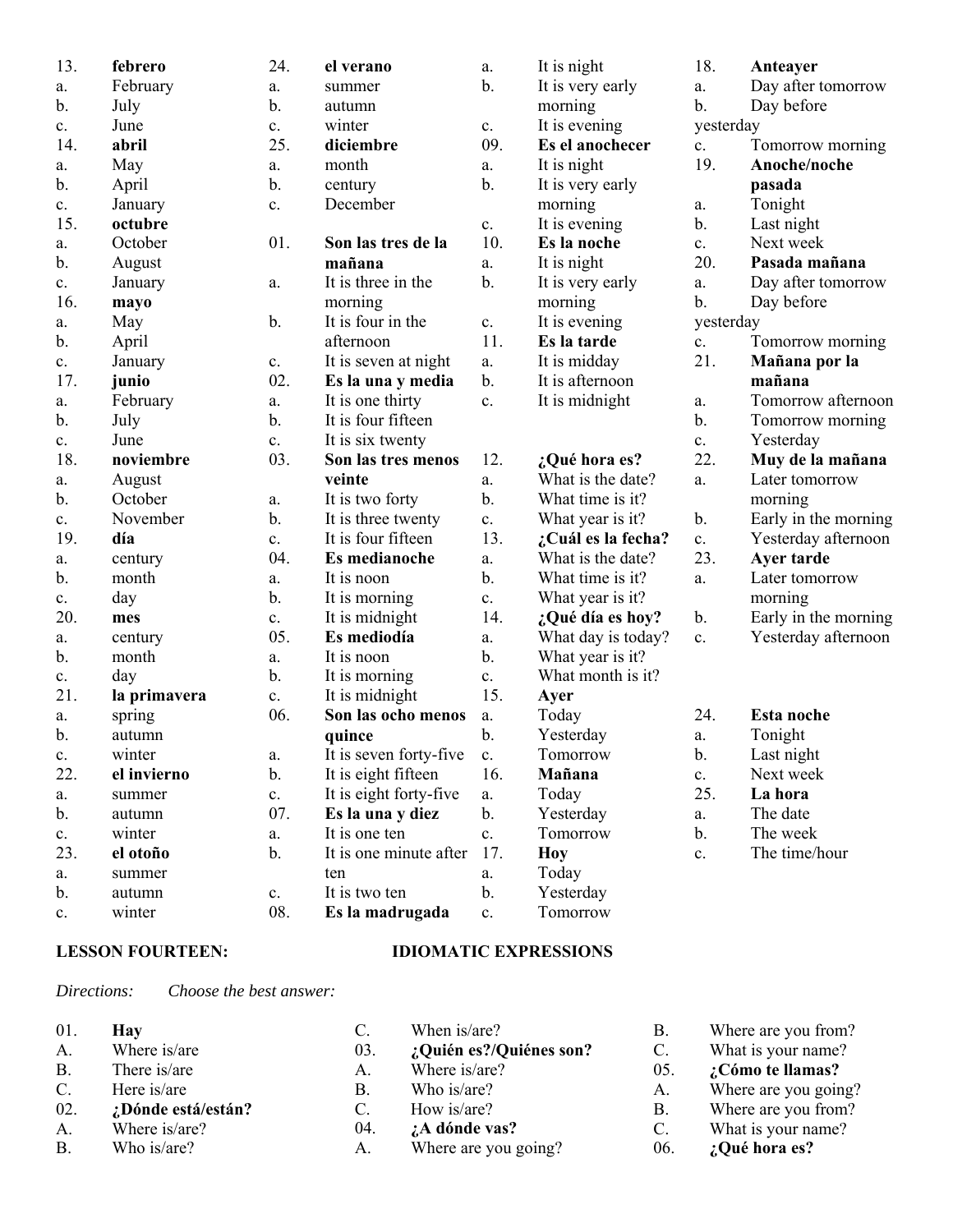| A.               | What is this?          |
|------------------|------------------------|
| <b>B.</b>        | When is/are?           |
| C.               | What time is it?       |
| 07.              | ¿Cuál es la fecha?     |
| A.               | Where are we going?    |
| Β.               | What is the date?      |
| C.               | What does that mean?   |
| 08.              | ¿De dónde eres?        |
| A.               | Where are you going?   |
| <b>B.</b>        | Where are you from?    |
| C.               | What is your name?     |
| 09.              | ¿Qué quiere decir éso? |
| A.               | Where are we going?    |
| <b>B.</b>        | What is the date?      |
| C.               | What does that mean?   |
| 10.              | No sé.                 |
| $\overline{A}$ . | There is/are           |
| <b>B.</b>        | I don't know           |
| C.               | I like                 |
| 11.              | Me gusta/gustan        |
| A.               | There is/are           |
| Β.               | I don't know           |
| C.               | I like                 |
| 12.              | ¿Por qué?              |
| A.               | When?                  |
| Β.               | How?                   |
| C.               | Why?                   |
| 13.              | Porque                 |
| A.               | Because                |
| Β.               | Certainly              |
| C.               | No way                 |
| 14.              | No importa nada.       |
| A.               | It isn't important     |
| В.               | I don't know           |
| C.               | I have to              |
| 15.              | <b>Tengo que</b>       |
| A.               | It isn't important     |
| <b>B.</b>        | I don't know           |
| C.               | I have to              |
| 16.              | Estar de prisa         |
| A.               | Begin to laugh/cry     |
| 37.              | Después de             |
| A.               | Before                 |
| <b>B.</b>        | After                  |
| C.               | During                 |
| 38.              | A pesar de             |
| A.               | Within/inside of       |
| Β.               | On top of              |
| C.               | In spite of/despite    |
| 39.              | Abajo/debajo de        |
| A.               | Under/beneath          |
| В.               | Beside/to the side of  |

| <b>B.</b>        | Take notice of           |
|------------------|--------------------------|
| C.               | Be in a hurry            |
| 17.              | <b>Echar menos</b>       |
| A.               | Miss (a thing or person) |
| Β.               | Intend, mean             |
| C.               | Sometimes/at times       |
| 18.              | <b>Tener sed/hambre</b>  |
| A.               | Be sick/ailing           |
| Β.               | Be thirsty/hungry        |
| C.               | Be late/early            |
| 19.              | Echar mano               |
| A.               | Seize, take hold of      |
| Β.               | Be sleepy                |
| C.               | Be sad                   |
| 20.              |                          |
|                  | Dar que reir/llorar      |
| A.               | Sometimes/at times       |
| <b>B.</b>        | Begin to laugh/cry       |
| C.               | Take notice of           |
| 21.              | Va de mal en peor        |
| A.               | Go from bad to worse     |
| <b>B.</b>        | Take notice of           |
| C.               | Be in a hurry            |
| 22.              | <b>Tomar el aire/sol</b> |
| A.               | Sometimes/at times       |
| Β.               | Be thirsty/hungry        |
| C.               | Get some air/sun         |
| 23.              | Hacer intención          |
| A.               | Help/lend a hand         |
| Β.               | Intend/mean to           |
| C.               | I don't know             |
| 24.              | ¿Cómo te va?             |
| A.               | How's the weather?       |
| <b>B.</b>        | What's your name?        |
| C.               | How's it going?          |
|                  |                          |
|                  |                          |
|                  |                          |
| 25.              | Echar una mano           |
| A.               |                          |
|                  | Help/lend a hand         |
| <b>B.</b>        | Intend/mean to           |
| C.               | I don't know             |
| 26.              | Hacer frío/calor         |
| A.               | Be sick/ailing           |
| <b>B.</b>        | Be cold/hot              |
|                  |                          |
| C.               | In front of              |
| 40.              | Adentro de               |
| $\overline{A}$ . | Within/inside of         |
| <b>B.</b>        | On top of                |
| C.               | In spite of/despite      |
| 41.              | Afuera de                |
| A.               | In place of/instead of   |
| <b>B.</b>        | Outside of               |
| C.               | Under/beneath            |
|                  |                          |
|                  |                          |
|                  |                          |

| C.        | Be in a hurry                   |
|-----------|---------------------------------|
| 27.       | Mas vale algo que nada          |
| A.        | It doesn't matter to me         |
| Β.        | Something's better than nothing |
| C.        | Please/do me the favor of       |
| 28.       | Hágame el favor de              |
| A.        | It doesn't matter to me         |
|           |                                 |
| <b>B.</b> | Something's better than nothing |
| C.        | Please/do me the favor of       |
| 29.       | <b>Gracias</b>                  |
| A.        | Thanks                          |
| <b>B.</b> | Please                          |
| C.        | Go away                         |
| 30.       | Estar cansado/enfermo           |
| A.        | Be tired/sick                   |
|           |                                 |
| <b>B.</b> | Be thirsty/hungry               |
| C.        | Be late/early                   |
| 31.       | Darse cuenta de                 |
| A.        | Begin to laugh/cry              |
| Β.        | Take notice of                  |
| C.        | Be in a hurry                   |
| 32.       | Estar adormecido                |
| A.        |                                 |
|           | Seize, take hold of             |
| <b>B.</b> | Be sleepy                       |
| C.        | Be sad                          |
| 33.       | No vale la pena                 |
| A.        | It isn't worth the effort       |
| Β.        | I don't know                    |
| C.        | I have to                       |
| 34.       | ¿Qué tiempo hace?               |
| A.        | What time is it?                |
| Β.        | How is the weather?             |
| C.        | What is the date?               |
|           |                                 |
| 35.       | ¿De quién/quiénes               |
|           | es/son?                         |
| A.        | What is/are?                    |
| Β.        | Whose is/are?                   |
| C.        | When is/are?                    |
| 36.       | ¿Para quién/quiénes             |
|           | es/son?                         |
| A.        | For whom is/are?                |
|           | What is/are?                    |
| Β.        |                                 |
| C.        | What is your name?              |
| 42.       | Alrededor de                    |
| A.        | At last/at the end              |
| <b>B.</b> |                                 |
|           | Nor/neither                     |
| C.        | Around                          |
| 43.       | En vez de                       |

A. In place of B. During C. Later/next 44. **Luego** A. In place of B. During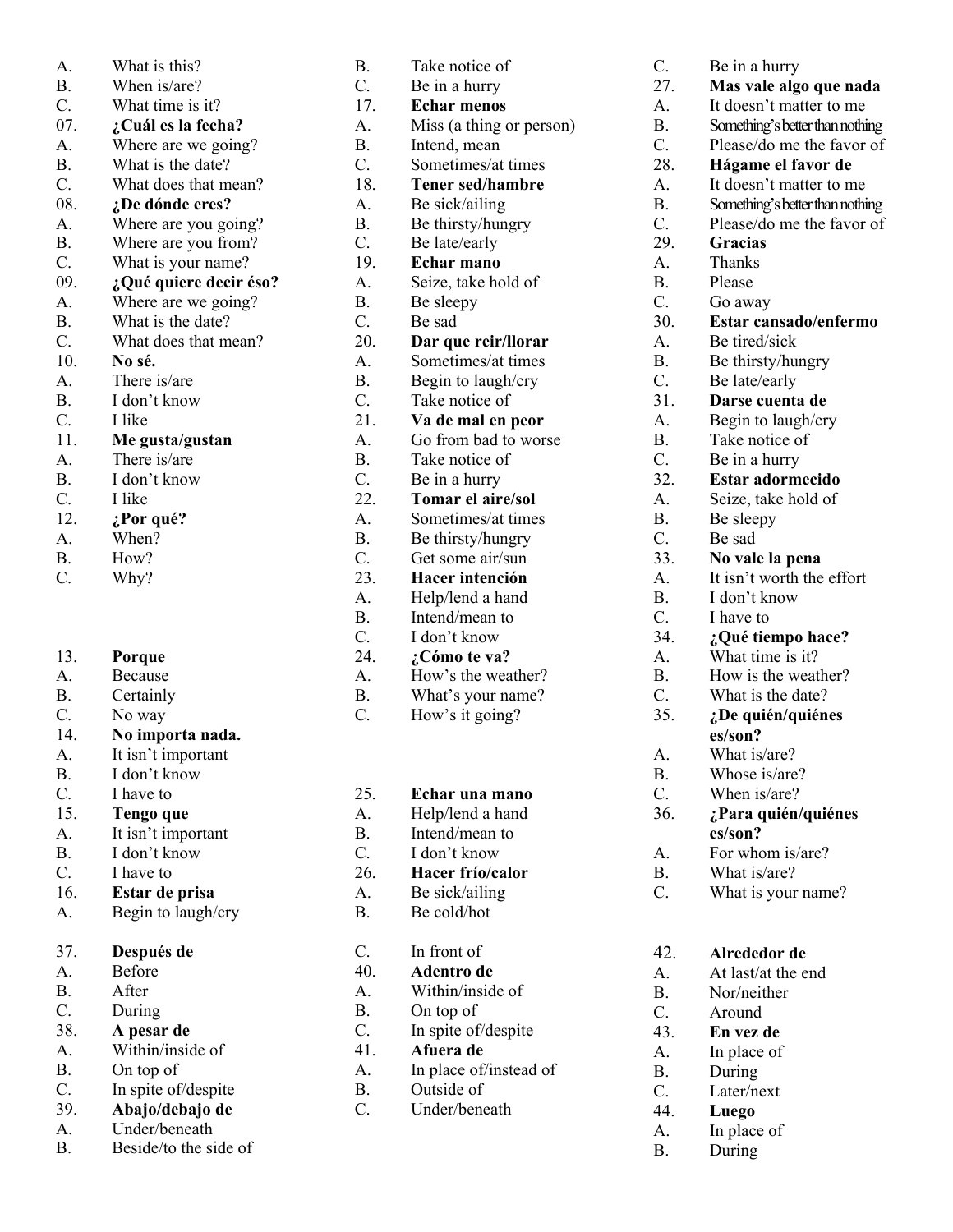## C. Later/next

- 45. **Tanto que**
- Within/inside
- B. On top of
- C. As much as
- 46. **Encima de**
- A. Within/inside of
- B. On top of<br>C. In spite of/
- In spite of/despite
- 47. **Al fin de**
- A. At last/at the end
- B. Nor/neither
- C. Around<br>48. **Detrás/a**
- 48. **Detrás/atrás de**
- A. Behind/to the rear of
- B. As much as<br>C. In place of
- In place of
- 49. **En lugar de**
- A. Instead of/in place of
- B. As much as
- C. Within/Inside of 50.  $\lambda$  and  $\lambda$  and  $\lambda$  and  $\lambda$
- 50. **¿A quién/quiénes?**
- A. For whom?<br>B. For what?
- For what?
- C. To whom?

### **LESSON FOURTEEN: GENDER/NUMBER AGREEMENT**

*Directions: Choose the best answer:*

| 01.            | sombrero                   | 08.            | señoritas     | 15.            | lápices                                            | 22.            | estufas           |
|----------------|----------------------------|----------------|---------------|----------------|----------------------------------------------------|----------------|-------------------|
| a.             | Las                        | $a$ .          | Una           | a.             | Estos                                              | a.             | Aquellos          |
| $\mathbf b$ .  | E1                         | $\mathbf b$ .  | Un            | $\mathbf b$ .  | Esta                                               | $\mathbf b$ .  | Aquellas          |
| $\mathbf{c}$ . | Los                        | $\mathbf{c}$ . | Unas          | c.             | Este                                               | $\mathbf{c}$ . | Aquel             |
| 02.            | sillas                     | 09.            | señor         | 16.            | calendarios                                        | 23.            | <b>Techo</b>      |
| a.             | La                         | a.             | Unos          | a.             | <b>Estos</b>                                       | a.             | Alta              |
| $b$ .          | E1                         | $b$ .          | Un            | $\mathbf b$ .  | Esta                                               | $\mathbf{b}$ . | Altos             |
| c.             | Las                        | $\mathbf{c}$ . | Una           | c.             | Este                                               | c.             | Alto              |
| 03.            | manzanas                   | 10.            | señores       | 17.            | libro                                              | 24.            | Cocina            |
| a.             | Las                        | a.             | Unos          | a.             | Estos                                              | a.             | Estrecha          |
| $b$ .          | E1                         | $b$ .          | Un            | $b$ .          | Esta                                               | $\mathbf{b}$ . | Estrechos         |
| c.             | Los                        | c.             | Una           | c.             | Este                                               | c.             | Estrecho          |
| 04.            | escritorio                 | 11.            | cabra         | 18.            | enfermera                                          | 25.            | Computadora       |
| a.             | La                         | a.             | Unos          | a.             | Ese                                                | a.             | <b>Blancos</b>    |
| $b$ .          | E1                         | $b$ .          | Un            | $b$ .          | Esa                                                | $\mathbf{b}$ . | <b>Blancas</b>    |
| c.             | Los                        | $\mathbf{c}$ . | Una           | c.             | Aquel                                              | c.             | Blanca            |
| 05.            | manguera                   | 12.            | caballo       | 19.            | maestro<br>$\mathcal{L}^{\text{max}}_{\text{max}}$ | 26.            | <b>Bolígrafos</b> |
| a.             | La                         | a.             | Este          | a.             | Ese                                                | a.             | Rojos             |
| $b$ .          | E1                         | $\mathbf b$ .  | Esta          | b.             | Esa                                                | $\mathbf b$ .  | Roja              |
| c.             | Los                        | $\mathbf{c}$ . | Esto          | c.             | Aquel                                              | $\mathbf{c}$ . | Rojas             |
| 06.            | mano                       | 13.            | gato          | 20.            | cuaderno<br>$\mathcal{L}^{\text{max}}$             | 27.            | <b>Puertas</b>    |
| a.             | La                         | a.             | Este          | a.             | Ese                                                | a.             | Ancha             |
| $\mathbf{b}$ . | $\mathop{\rm El}\nolimits$ | $\mathbf b$ .  | Esta          | $\mathbf{b}$ . | Esa                                                | $\mathbf{b}$ . | Anchas            |
| c.             | Los                        | c.             | Esto          | c.             | Aquel                                              | c.             | Ancho             |
| 07.            | muchachas                  | 14.            | naranjas      | 21.            | murallas                                           | 28.            | Grapadora         |
| a.             | Una                        | a.             | Estas         | a.             | Aquellas                                           | a.             | Podoroso          |
| $\mathbf b$ .  | Unos                       | $\mathbf b$ .  | Estos         | $\mathbf b$ .  | Aquella                                            | $\mathbf b$ .  | Podorosa          |
| c.             | Unas                       | $\mathbf{c}$ . | Esta          | c.             | Aquel                                              | c.             | Podorosas         |
|                |                            |                |               |                |                                                    |                |                   |
| 29.            | Casas                      | 30.            | <b>Cielos</b> | 31.            | Señorita                                           | 32.            | Teléfono          |
| a.             | Grandes                    | a.             | Azulos        | a.             | <b>Bonitos</b>                                     | a.             | Roto              |
| $b$ .          | Grandos                    | $\mathbf b$ .  | Azules        | $\mathbf b$ .  | <b>Bonitas</b>                                     | b.             | Rotos             |
| c.             | Grandas                    | c.             | Azulas        | $\mathbf{c}$ . | Bonita                                             | $\mathbf{c}$ . | Rota              |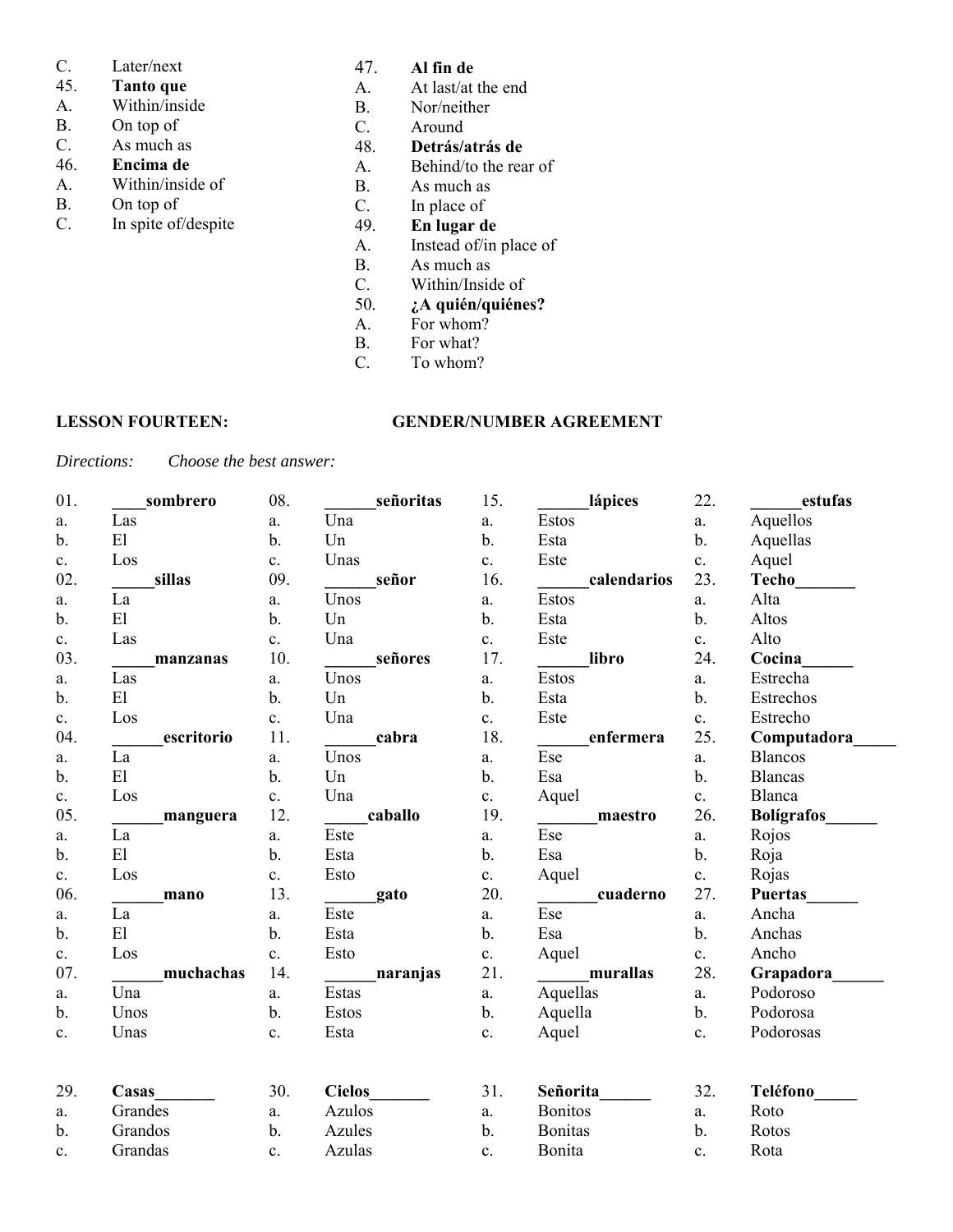| 33.            | Ventana  | 35.            | <b>Bombero</b>  | 41.            | El señor está    | 47.            | Mi mamá está      |
|----------------|----------|----------------|-----------------|----------------|------------------|----------------|-------------------|
| a.             | Pequeño  | a.             | Flacos          | a.             | Tristo           | a.             | Muertos           |
| b.             | Pequeña  | b.             | Flaca           | b.             | Triste           | b.             | Muerto            |
| c.             | Pequeñas | c.             | Flaco           | $\mathbf{c}$ . | Trista           | $\mathbf{c}$ . | Muerta            |
| 34.            | Pelo     | 36.            | Carro           | 42.            | Las azadas están | 48.            | Ella tiene ojos   |
| a.             | Rubia    | a.             | Rapidos         | a.             | Sucios           | a.             | Moradas           |
| b.             | Rubio    | b.             | Rapida          | b.             | Sucia            | b.             | Morado            |
| $\mathbf{c}$ . | Rubios   | c.             | Rapido          | $\mathbf{c}$ . | Sucias           | c.             | Morados           |
|                |          | 37.            | Céspedes        | 43.            | <b>Sierra</b>    | 49.            | Es un perro       |
|                |          | a.             | Verdos          | a.             | Afilado          | a.             | Malodorosa        |
|                |          | $b$ .          | Verdes          | b.             | Afilada          | $\mathbf b$ .  | Malodoroso        |
|                |          | c.             | Verdas          | $\mathbf{c}$ . | Afilidos         | $\mathbf{c}$ . | Malodorosa        |
|                |          | 38.            | <b>Martillo</b> | 44.            | El tiene cabeza  | 50.            | Las llantas están |
|                |          | a.             | Pesada          | a.             | Gordos           | a.             | Desinflado        |
|                |          | $\mathbf b$ .  | Pesados         | b.             | Gorda            | b.             | Desinflados       |
|                |          | $\mathbf{c}$ . | Pesado          | $\mathbf{c}$ . | Gordo            | $\mathbf{c}$ . | Desinfladas       |
|                |          | 39.            | Pájaro          | 45.            | Las blusas son   |                |                   |

a. Ruidoso b. Ruidosa c. Ruidosos

a. Delgado b. Delgada c. Delgados

40. **La muchacha es\_\_\_**

### **LESSON FOURTEEN: MORE IDIOMATIC EXPRESSIONS:**

a. Ancha b. Anchos c. Ancho

a. Rayadas b. Rayados c. Rayado

46. **El portón es\_\_\_\_**

*Directions: Choose the best answer:*

| 01.           | ¡A propòsito!     | 06.            | ¡Creo que sì!      | 11.            | :O <sub>j</sub> O  |
|---------------|-------------------|----------------|--------------------|----------------|--------------------|
| a.            | Nice to meet you! | a.             | Watch out!         | a.             | I think so!        |
| $\mathbf b$ . | By the way!       | a.             | What a shame!      | b.             | What a shame!      |
| c.            | What a shame!     | $\mathbf{c}$ . | I think so!        | $\mathbf{c}$ . | Watch out!         |
| 02.           | Prestar atención  | 07.            | Al contrario       | 12.            | $:$ Què te parece? |
| a.            | Go shopping       | a.             | Go/return home     | a.             | What do you think? |
| $b$ .         | Pay attention     | b.             | On the contrary    | $\mathbf b$ .  | Are you serious?   |
| c.            | Have a pain       | $\mathbf{c}$ . | Have a good time   | c.             | Do you remember?   |
| 03.           | ¡Bàrbaro!         | 08.            | Tener dolor de     | 13.            | ¿Què piensas?      |
| a.            | Marvellous!       | a.             | Have a pain        | a.             | What do you think? |
| b.            | Goodbye!          | b.             | Get good grades    | b.             | Are you serious?   |
| c.            | By the way        | c.             | Go through         | $\mathbf{c}$ . | Do you remember?   |
| 04.           | ;Chao!            | 09.            | A eso de           | 14.            | ¡Què pena!         |
| a.            | I think not!      | a.             | At abouttime       | a.             | What a shame!      |
| b.            | I'm very sorry!   | $\mathbf{b}$ . | For this reason    | b.             | How delicious!     |
| c.            | Goodbye!          | c.             | Have a pain in     | c.             | I'm very sorry!    |
| 05.           | Hacer cola        | 10.            | Por eso            | 15.            | Pasarlo bien       |
| a.            | On the contrary   | a.             | Go for a hike      | a.             | Go/return home     |
| b.            | By the way        | b.             | For this reason    | b.             | On the contrary    |
| c.            | Be in line        | c.             | Give/throw a party | c.             | Have a good time   |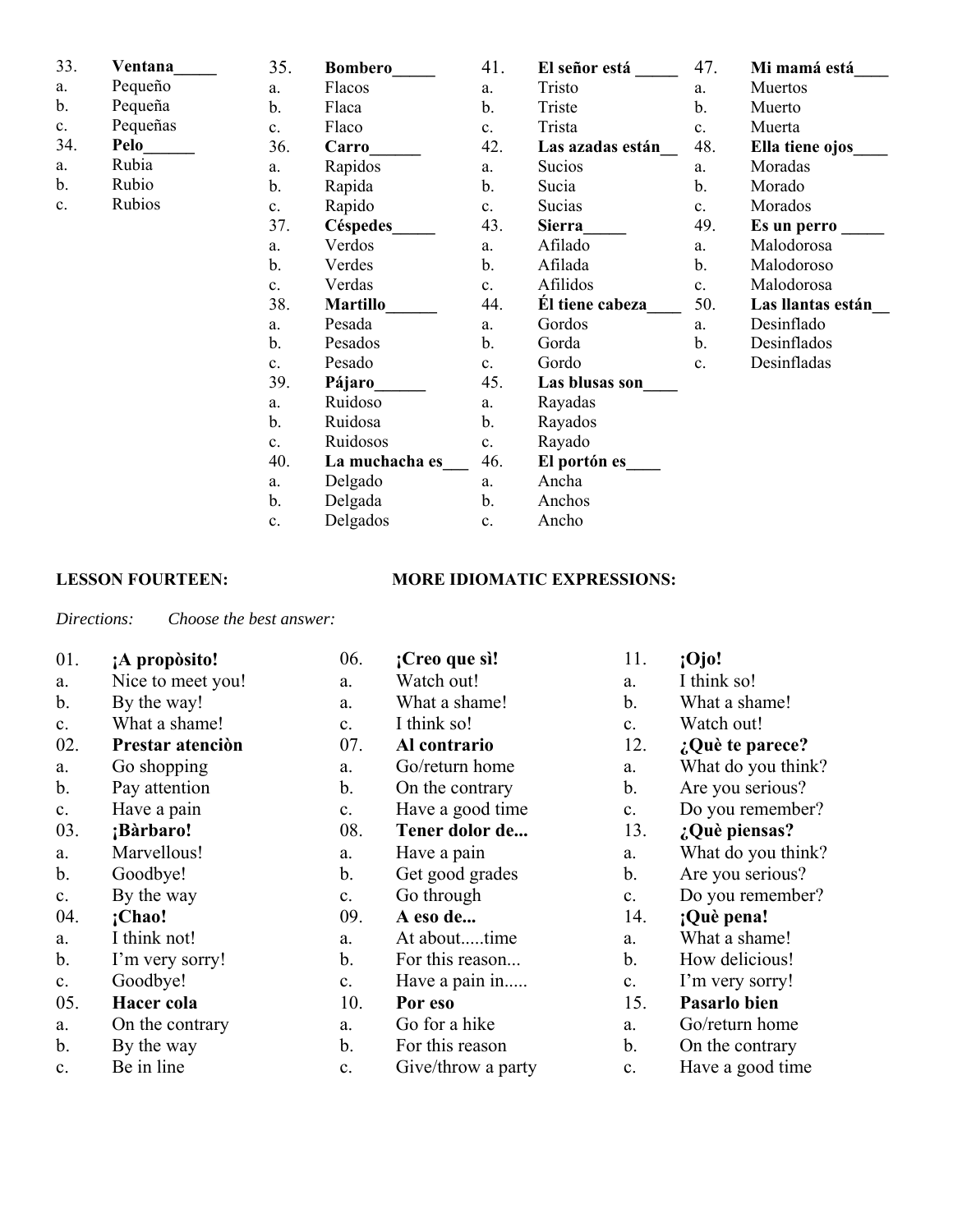| 16.            | ¡Què rico!         | 21.            | Dar una caminata   | 26.             | Estar en fila       |
|----------------|--------------------|----------------|--------------------|-----------------|---------------------|
| A.             | What a shame!      | a.             | Go for a hike      | a.              | On the contrary     |
| <b>B.</b>      | How delicious!     | b.             | For this reason    | b.              | By the way          |
| $\mathbf{C}$ . | I'm very sorry!    | $\mathbf{c}$ . | Give/throw a party | $\mathbf{c}$ .  | Be in line          |
| 17.            | ¿Hablas en serio?  | 22.            | Regresar a casa    | 27.             | ¡Mucho gusto!       |
| A.             | What do you think? | a.             | Pay attention      | A.              | Nice to meet you!   |
| <b>B.</b>      | Are you serious?   | b.             | Return home        | b.              | Stand in line!      |
| $\mathbf{C}$ . | Do you remember?   | c.             | Wait in line       | $\mathbf{c}$ .  | What a shame!       |
| 18.            | ¡Lo siento mucho!  | 23.            | Pasar por          | 28.             | Què verguenza!      |
| A.             | I think not!       | a.             | Throw a party      | A.              | What a shame!       |
| <b>B.</b>      | I'm very sorry!    | b.             | Go through         | <b>B.</b>       | How delicious!      |
| $\mathbf{C}$ . | Goodbye!           | $C_{\bullet}$  | Have a pain        | $\mathbf{C}$ .  | I'm very sorry!     |
| 19.            | ¡Què suerte tengo! | 24.            | Sacar notas buenas | 29.             | $\chi$ Te acuerdas? |
| A.             | Nice to meet you!  | a.             | Get good grades    | A.              | What do you think?  |
| <b>B.</b>      | I'm so lucky!      | b.             | Take a hike        | <b>B.</b>       | Are you serious?    |
| $\mathbf{C}$ . | By the way!        | c.             | Go shopping        | $\mathcal{C}$ . | Do you remember?    |
| 20.            | Dar una fiesta     | 25.            | Ir de compras      | 30.             | ¡Creo que no!       |
| a.             | Go for a hike      | a.             | Get good grades    | A.              | I think not!        |
| $b$ .          | For this reason    | b.             | Take a hike        | <b>B.</b>       | I'm very sorry!     |
| $\mathbf{c}$ . | Give/throw a party | c.             | Go shopping        | C.              | Goodbye!            |

## **LESSON FOURTEEN: PRONOUNS/PRONOUN USE**

*Directions: Choose the answer that best translates the word and write the letter of the answer on your answer sheet:*

## **Subject Pronouns**

| ---           |             | 06.           | Ellos-as     | 11.            | You, formal,    | 16.            | We, feminine              |
|---------------|-------------|---------------|--------------|----------------|-----------------|----------------|---------------------------|
| 01.           | Nosotros-as | a.            | They         |                | plural          | a.             | <b>Nosotras</b>           |
| a.            | Ι           | b.            | We           | a.             | Ellos           | $\mathbf b$ .  | Ellas                     |
| b.            | You         | c.            | You          | $\mathbf b$ .  | Uds.            | $\mathbf{c}$ . | Tú                        |
| c.            | We          | 07.           | Vosotros-as  | c.             | Nosotros-as     | 17.            | We, masculine             |
| 02.           | Uds.        | a.            | They         | 12.            | You, familiar,  | a.             | <b>Nosotros</b>           |
| a.            | They        | b.            | We           |                | singular        | $\mathbf b$ .  | <b>Vosotros</b>           |
| b.            | We          | c.            | You          | a.             | É1              | c.             | Ellos                     |
| $\mathbf{c}.$ | You         | 08.           | Ella         | $\mathbf b$ .  | Tú              |                | <b>Reflexive Pronouns</b> |
| 03.           | Él          | a.            | She          | $\mathbf{c}$ . | Ellos           |                |                           |
| a.            | You         | b.            | I            | 13.            | You, familiar,  | 01.            | <b>Nos</b>                |
| $b$ .         | Ι           | c.            | You          | plural         |                 | a.             | Myself                    |
| c.            | He          | 09.           | Ud.          | a.             | Uds.            | $\mathbf b$ .  | Yourself                  |
| 04.           | Yo          | a.            | She          | b.             | Yo              | c.             | Ourselves                 |
| a.            | She         | $\mathbf b$ . | Ι            | $\mathbf{c}$ . | Vosotros-as     | 02.            | <b>Os</b>                 |
| b.            | I           | c.            | You          | 14.            | They, masculine | a.             | Yourselves                |
| c.            | You         | 10.           | You, formal, | a.             | Ella            | $\mathbf{b}$ . | Himself                   |
| 05.           | Tú          | singular      |              | $\mathbf b$ .  | Ellos           | $\mathbf{c}$ . | Themselves                |
| a.            | She         | a.            | Ud.          | $\mathbf{c}$ . | Ellas           | 03.            | Me                        |
| b.            | I           | b.            | Ella         | 15.            | They, feminine  | a.             | Myself                    |
| c.            | You         | c.            | Vosotros     | a.             | Nosotras        | $\mathbf b$ .  | Yourself                  |
|               |             |               |              | $b$ .          | Ellas           | c.             | Ourselves                 |
|               |             |               |              | c.             | Tú              |                |                           |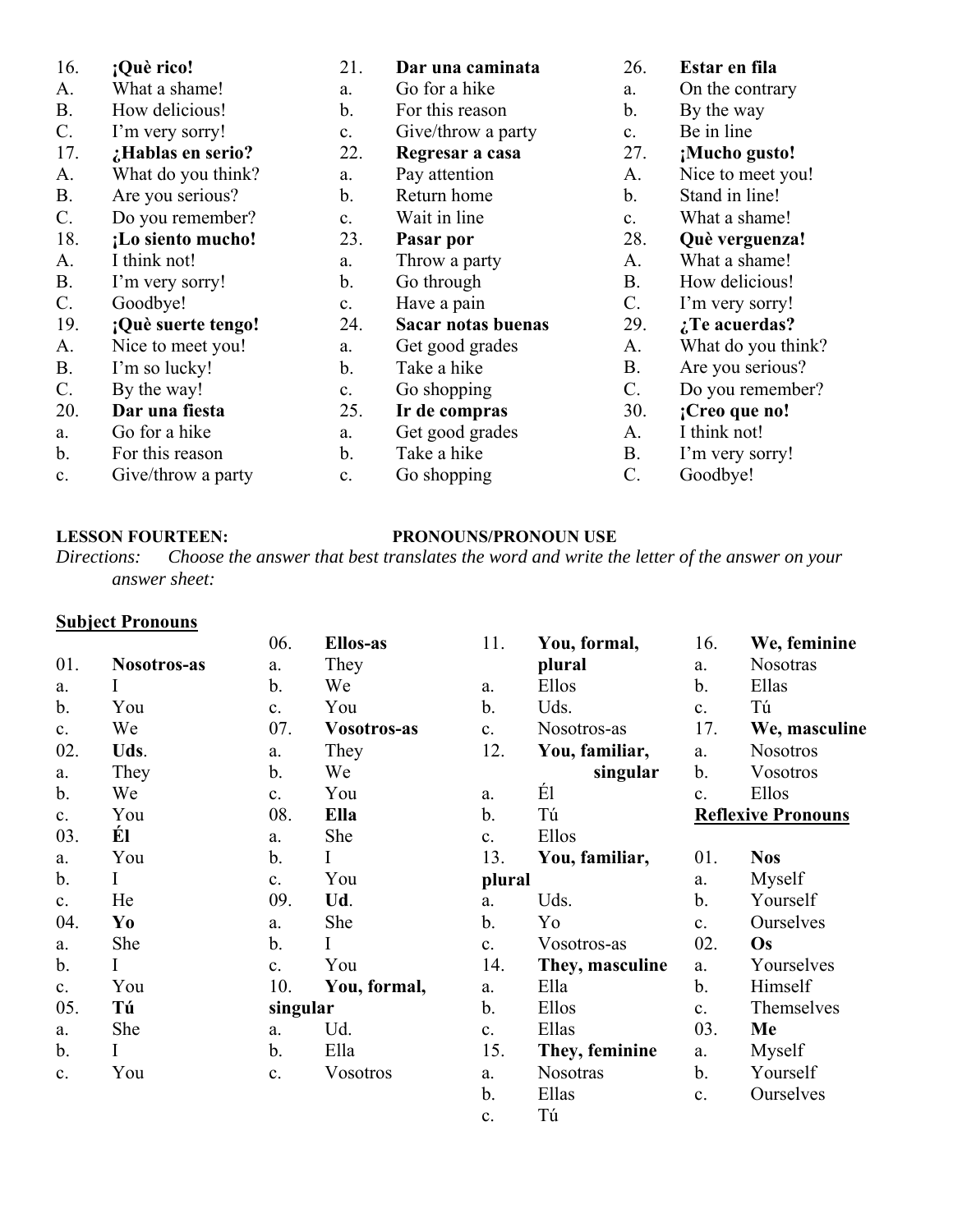| 04.            | Te                            | b.              | Him                    |
|----------------|-------------------------------|-----------------|------------------------|
| a.             | Myself                        | c.              | Them                   |
| $\mathbf b$ .  | Yourself                      |                 |                        |
| $\mathbf{c}$ . | Ourselves                     | 07.             | Los                    |
| 05.            | Se                            | a.              | Them                   |
| a.             | Myself                        | b.              | Him                    |
| b.             | Yourself                      | $\mathbf{c}$ .  | Her                    |
| $\mathbf{c}$ . | Ourselves                     | 08.             | Les                    |
| 06.            | <b>Se</b>                     | a.              | You                    |
| a.             | Himself                       | b.              | Me                     |
| b.             | Ourselves                     | c.              | Her                    |
| $\mathbf{c}$ . | Myself                        | 09.             | Las                    |
| 07.            | <b>Se</b>                     | a.              | Them                   |
| a.             | Myself                        | b.              | Him                    |
| b.             | Herself                       | $\mathbf{c}$ .  | Her                    |
| c.             | Ourselves                     |                 |                        |
| 08.            | Se                            |                 | <b>Indirect Object</b> |
| a.             | Themselves                    | <b>Pronouns</b> |                        |
| b.             | Myself                        |                 |                        |
| $\mathbf{c}$ . | Ourselves                     | 01.             | Me                     |
| 09.            | <b>Se</b>                     | a.              | To/for me              |
| a.             | Yourselves                    | b.              | To/for hir             |
| b.             | Myself                        | $\mathbf{c}$ .  | To/for us              |
| c.             | Ourselves                     | 02.             | Os                     |
|                |                               | a.              | To/for her             |
|                |                               | b.              | To/for the             |
|                | <b>Direct Object Pronouns</b> | $\mathbf{c}$ .  | $To$ for yo            |
|                |                               | 03.             | <b>Nos</b>             |
| 01.            | <b>Nos</b>                    | a.              | To/for me              |
| a.             | Him                           | b.              | To/for hir             |
| $\mathbf b$ .  | Her                           | c.              | To/for us              |
| $\mathbf{c}$ . | Us                            | 04.             | Te                     |
|                |                               |                 |                        |
| 02.            | Os                            | a.              | To/for her             |
| a.             | You                           | b.              | To/for the             |
| b.             | Me                            | $\mathbf{c}$ .  | $To$ for yo            |
| c.             | Them                          | 05.             | Les (se)               |
| 03.            | Le                            | a.              | To/for her             |
| a.             | Us                            | b.              | To/for the             |
| b.             | Me                            | $\mathbf{c}$ .  | To/for us              |
| $\mathbf{c}$ . | You                           | 06.             | Le (se)                |
| 04.            | Te                            | a.              | To/for her             |
| a.             | You                           | b.              | To/for the             |
| b.             | Me                            | $\mathbf{c}$ .  | To/for me              |
| c.             | Us                            | 07.             | $Le$ (se)              |
| 05.            | Lo                            | a.              | To/for me              |
| a.             | Her                           | b.              | To/for hir             |
| b.             | Him                           | c.              | To/for us              |
| c.             | Them                          | 08.             | Le (se)                |
| 06.            | La                            | a.              | $To/for$ yo            |
| a.             | Her                           | b.              | To/for us              |
|                |                               |                 |                        |

03. **Nos** To/for me To/for him To/for us

To/for her To/for them To/for you Les (se) To/for her To/for them To/for us 06. **Le (se)** To/for her To/for them To/for me 07. **Le (se)** To/for me To/for him To/for us 08. **Le (se)** To/for you To/for us

To/for me To/for him To/for us

To/for her To/for them To/for you

| c.             | To/for me                  | a.             | Nuestro-a-os-as               |
|----------------|----------------------------|----------------|-------------------------------|
| 09.            | Les (se)                   | b.             | Tu/tus/tuyo etc.              |
| a.             | To/for her                 | c.             | Su/sus/suyo etc.              |
| b.             | To/for you                 |                |                               |
| c.             | To/for us                  |                | <b>Demonstrative Pronouns</b> |
|                |                            |                |                               |
|                |                            | 01.            | <b>Este</b>                   |
|                |                            | a.             | That                          |
|                |                            | b.             | This                          |
|                | <b>Possessive Pronouns</b> | c.             | These                         |
|                |                            | 02.            | Esta                          |
| 01.            | Mi/mis/miyo etc.           | a.             | That                          |
| a.             | Our/ours                   | b.             | This                          |
| b.             | Your/yours                 | c.             | These                         |
| $\mathbf{c}$ . | My/mine                    | 03.            | Esa                           |
| 02.            | Nuestro-a-os-as            | a.             | Those                         |
| a.             | Our/ours                   | b.             | That                          |
| b.             | Your/yours                 | $\mathbf{c}$ . | These                         |
| c.             | My/mine                    | 04.            | <b>Aquellos</b>               |
| 03.            | Tu/tus/tuyo etc.           | a.             | Those                         |
| a.             | Our/ours                   | b.             | That                          |
| b.             | Your/yours                 | $\mathbf{c}$ . | These                         |
| $\mathbf{c}$ . | My/mine                    | 05.            | <b>Aquellas</b>               |
| 04.            | Su/sus/suyo etc.           | a.             | Those                         |
| a.             | Our/ours                   | b.             | That                          |
| b.             | Your/yours                 | $\mathbf{c}$ . | These                         |
| c.             | My/mine                    | 06.            | <b>Estos</b>                  |
| 05.            | Vuestro-a-os-as            | a.             | Those                         |
| a.             | Our/ours                   | b.             | That                          |
| b.             | Your/yours                 | $\mathbf{c}$ . | These                         |
| c.             | My/mine                    | 07.            | <b>Estas</b>                  |
| 06.            | Su/sus/suyo etc.           | a.             | Those                         |
| a.             | Her/hers                   | b.             | That                          |
| b.             | My/mine                    | c.             | These                         |
| $\mathbf{c}$ . | Our/ours                   | 08.            | Aquel                         |
| 07.            | Su/sus/suyo etc.           | a.             | Those                         |
| a.             | His                        | b.             | That                          |
| b.             | My/mine                    | c.             | These                         |
| c.             | Our/ours                   | 09.            | Aquella                       |
| 08.            | Su/sus/suyo etc.           | a.             | Those                         |
| a.             | Their/theirs               | b.             | That                          |
| b.             | My/mine                    | c.             | These                         |
| c.             | Our/ours                   | 10.            | <b>Ese</b>                    |
| 09.            | Your/yours                 | a.             | Those                         |
|                | fam./plural                | b.             | That                          |
| a.             | Su/sus/suyo etc.           | c.             | These                         |
| b.             | Vuestro-a-os-as            |                |                               |
| $\mathbf{c}$ . | Mi/mis/miyo etc.           |                |                               |
| 10.            | Your/yours                 |                |                               |
| fam/sing.      |                            |                |                               |

## **PRONOUN USE** Subject pronouns 01. *como la*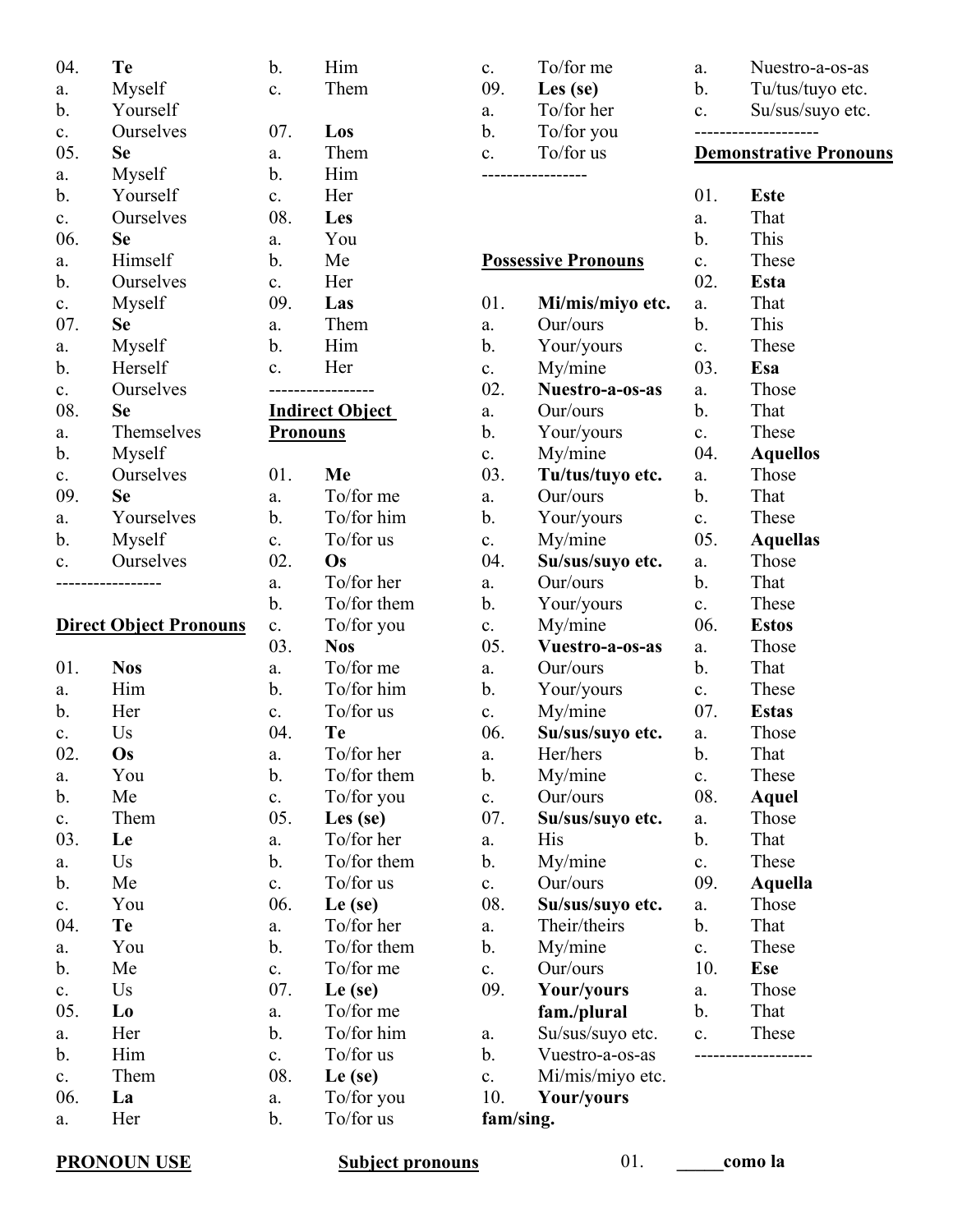|                | zanahoria.      | a.             | Yo                          | a.             | Te                            |
|----------------|-----------------|----------------|-----------------------------|----------------|-------------------------------|
| a.             | <b>Nosotros</b> | b.             | Tú                          | b.             | Se                            |
| b.             | Yo              | $\mathbf{c}$ . | Ellos                       | c.             | Os                            |
| c.             | Tú              |                | <b>Reflexive Pronouns</b>   |                | <b>Direct Object Pronouns</b> |
| 02.            | comes la        | 11.            | El muchacho baña en la      | 21.            | Tengo un libro. tengo.        |
|                | zanahoria.      |                | bañera.                     | a.             | La                            |
| a.             | Ella            | a.             | Le                          | b.             | Me                            |
| $\mathbf b$ .  | Ellos           | $\mathbf{b}$ . | <b>Nos</b>                  | $c_{\cdot}$    | Lo                            |
| c.             | Tú              | c.             | <b>Se</b>                   | 22.            | Como una                      |
| 03.            | comen la        | 12.            | Nosotros bañamos en la      |                | manzana. como.                |
|                | zanahoria.      |                | bañera.                     | a.             | La                            |
| a.             | Yo              | a.             | Le                          | b.             | <b>Nos</b>                    |
| b.             | Vosotros        | b.             | <b>Nos</b>                  | c.             | Las                           |
| c.             | Uds.            | c.             | Se                          | 23.            | Vemos a las niñas.            |
| 04.            | comeís la       | 13.            | Las señoras bañan en la     | vemos.         |                               |
|                | zanahoria.      |                | bañera.                     | a.             | La                            |
| a.             | Yo              | a.             | Le                          | $\mathbf{b}$ . | <b>Nos</b>                    |
| $\mathbf{b}$ . | Vosotros        | $\mathbf b$ .  | <b>Nos</b>                  | $c_{\cdot}$    | Las                           |
| c.             | Uds.            | c.             | Se                          | 24.            | El maestro llama a            |
| 05.            | comemos la      | 14.            | Yo baño en la bañera.       | nosotros.      | Él llama.                     |
|                | zanahoria.      | a.             | Te                          | a.             | La                            |
| a.             | Yo              | b.             | Me                          | $\mathbf{b}$ . | <b>Nos</b>                    |
| $\mathbf b$ .  | Vosotros        | c.             | Os                          | $c_{\cdot}$    | Las                           |
| c.             | <b>Nosotros</b> | 15.            | Vosotros bañaís en la       | 25.            | El hombre quiere comer        |
| 06.            | come la         |                | bañera.                     | los            | conejos. El quiere comer      |
|                | zanahoria.      | a.             | Te                          | a.             | Los                           |
| a.             | Yo              | b.             | Me                          | b.             | Lo                            |
| $\mathbf b$ .  | Ella            | c.             | <b>Os</b>                   | $c_{\cdot}$    | Las                           |
| c.             | Ellas           | 16.            | Tú<br>bañas en la bañera.   | 26.            | Miro las casas nuevas.        |
| 07.            | comen la        | a.             | Te                          |                | miro.                         |
|                | zanahoria.      | $\mathbf{b}$ . | Me                          | a.             | Los                           |
| a.             | Yo              | c.             | <b>Os</b>                   | b.             | Lo                            |
| $\mathbf{b}$ . | Ella            | 17.            | Ud.<br>_baña en la bañera.  | $c_{\cdot}$    | Las                           |
| c.             | Ellas           | a.             | Se                          | 27.            | Entro en el salón de clase.   |
| 08.            | come la         | b.             | <b>Nos</b>                  |                | Los estudiantes veen          |
|                | zanahoria.      | $\mathbf{c}$ . | Me                          | a.             | La                            |
| a.             | É1              | 18.            | Uds.<br>bañan en la         | b.             | Me                            |
| b.             | Tú              | bañera.        |                             | c.             | Lo                            |
|                | Ellas           | a.             | Se                          | 28.            | No sabemos donde está la      |
| c.<br>09.      | come la         | $\mathbf{b}$ . | <b>Nos</b>                  |                | escuela. El policía           |
|                | zanahoria.      | c.             | Me                          |                |                               |
| a.             | Yo              | 19.            | <b>Ellos</b><br>bañan en la |                | muestra donde está.           |
| b.             | Ud.             | bañera.        |                             | a.             | Las                           |
|                | Ellos           | a.             | Te                          | b.             | <b>Nos</b>                    |
| $\mathbf{c}.$  |                 | b.             | <b>Nos</b>                  | c.             | $\rm Os$                      |
|                |                 |                |                             |                |                               |
|                |                 | $\mathbf{c}$ . | Se                          |                |                               |

| 10. | comen la   |
|-----|------------|
|     | zanahoria. |

20. **Ella\_\_\_baña en la bañera.**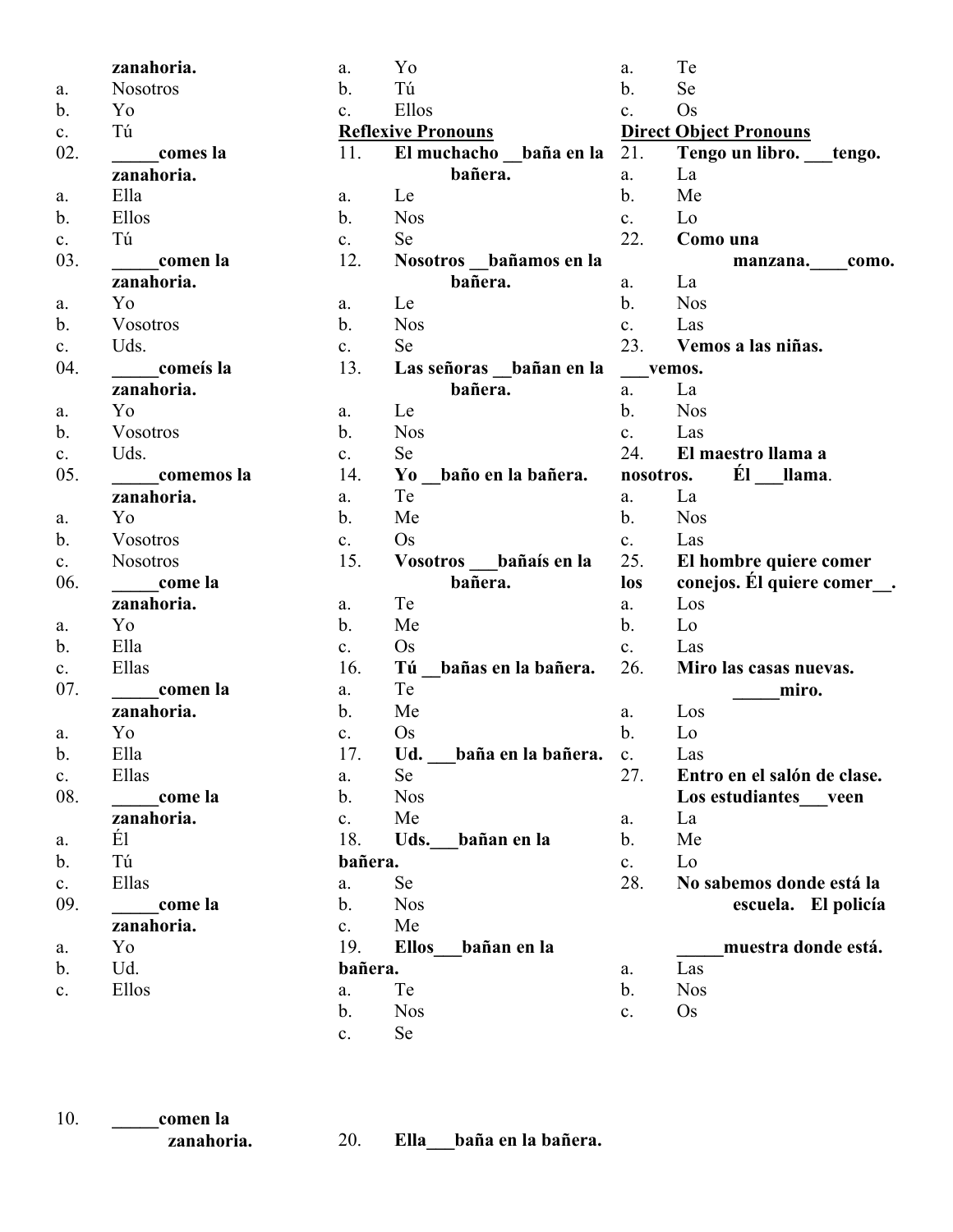| 29.            | Mis sábanas están               | b.               | Os                                   | a.                       |
|----------------|---------------------------------|------------------|--------------------------------------|--------------------------|
|                | sucias. Voy a                   | c.               | <b>Nos</b>                           | $b$ .                    |
|                | lavar                           | 38.              | Su papá muestra a                    | $\mathbf{c}$ .           |
| a.             | Las                             | Ud.              | como pintar la pared.                | 4 <sub>6</sub>           |
| b.             | <b>Nos</b>                      | a.               | <b>Nos</b>                           | h:                       |
| c.             | $\mathrm{Os}$                   | b.               | Me                                   | er                       |
| 30.            | Voy a escribir una              | c.               | Le                                   | $\underline{\mathbf{m}}$ |
|                | prueba para mis<br>clases. 39.  |                  | Su papá ____ muestra a               | d                        |
|                | Voy a escribir .                | Uds.             | como pintar la pared.                | el                       |
| a.             | La                              | a.               | <b>Nos</b>                           | a.                       |
| $\mathbf{b}$ . | Me                              | $\mathbf{b}$ .   | Te                                   | b.                       |
| $\mathbf{c}$ . | Lo                              | $\mathbf{c}$ .   | Les                                  | c.                       |
|                | <b>Indirect Object Pronouns</b> | 40.              | Tengo hambre. Mi mamá 47             |                          |
| 31.            | Yo<br>envio una<br>carta        |                  | prepara los                          |                          |
| a mis          | hermanas.                       | huevos           | revueltos.                           |                          |
| a.             | Les                             | a.               | <b>Nos</b>                           | pa                       |
| $\mathbf{b}$ . | Los                             | b.               | Me                                   |                          |
|                | Le                              |                  | Le                                   | a.                       |
| $\mathbf{c}$ . |                                 | $\mathbf{c}$ .   |                                      | $b$ .                    |
| 32.            | Yo<br>envio una<br>carta        |                  | <b>Double Object Pronouns</b>        |                          |
| a Juan.        |                                 | 41.              | El profesor les explica el           | c.                       |
| a.             | Les                             |                  | <b>problema</b> a las                | $4\delta$                |
| b.             | Los                             |                  | <u>muchachas</u> .                   |                          |
| $\mathbf{c}$ . | Le                              |                  | El profesor                          |                          |
| 33.            | El gerente da el                |                  | explica a<br>ellas.                  |                          |
|                | trabajo a nosotros.             | a.               | Me los                               | a.                       |
| a.             | Me                              | b.               | Se lo                                | b.                       |
| b.             | Te                              | $\mathbf{c}$ .   | Nos los                              | c.                       |
| $\mathbf{c}$ . | <b>Nos</b>                      | 42.              | Las maestras nos explican            | 4 <sup>0</sup>           |
| 34.            | Ella<br>lee el libro a          | $\log$           | problemas a Juan y yo.               | <u>le</u>                |
|                | ti.                             |                  | Las maestras                         |                          |
| a.             | Me                              |                  | explican a nosotros.                 | a.                       |
| b.             | Te                              | a.               | Me los                               | b.                       |
| C.             | <b>Nos</b>                      | $\mathbf{b}$ .   | Se la                                | c.                       |
| 35.            | La maestra                      | $c_{\cdot}$      | Nos los                              | 50                       |
|                | explica la                      |                  | 43. El muchacho le dice un           | di                       |
|                | lección a los niños.            | <u>cuento</u>    | interesante a mi                     | da                       |
| a.             | Les                             | <u>hermana</u> . |                                      | a.                       |
| b.             | Los                             |                  | El muchacho $\_\_\_\_\_\_\$ clice b. |                          |
| c.             | Le                              | a                | ella.                                | c.                       |
| 36.            | regalo a.<br>Mi hijo da un      |                  | Se lo                                | $\underline{P}$          |
| a mí.          |                                 | $\mathbf{b}$ .   | Me las                               | 5                        |
| a.             | Me                              | c.               | Te la                                | a.                       |
| $\mathbf{b}$ . | Te                              | 44.              | El mercante te vende las             | b.                       |
| c.             | <b>Nos</b>                      |                  | <u>naranjas a tí.</u>                | $\mathbf{c}$ .           |
|                |                                 | a.               | Se los                               | 52                       |
|                |                                 | b.               | Me las                               | es                       |
|                |                                 | c.               | Te las                               | a.                       |
|                |                                 |                  |                                      | b.                       |
| 37.            | El mercante va a                |                  | 45. A mí me gustan las               | $\mathbf{c}$ .           |
|                | pimientos a<br>vender los       |                  | manzanas. El                         |                          |
| vosotros.      |                                 |                  | vendér<br>mercante va a              |                          |
| a.             | Les                             |                  |                                      |                          |

Se los Me las Te las 46. **Las muchachas y yo hacemos la intención de enseñar la ciencia a mi mamá. Hacemos la intención de enseñár\_\_\_ \_\_\_ a ella.** Se la Me los Te las 47. **El carpintero le corta las tablas para mi papá. El carpintero \_\_\_ \_\_\_\_corta para el.** Se las b. Te lo Me los 48. **A nosotros nos gustan las cebollas asadas. El cocinero \_\_\_\_ \_\_\_\_prepara.** Me los b. Se la Nos las 49. **Yo no comprendo la lección. El profesor va a**  explicár <u>\_\_\_</u> \_\_\_. Me la b. Se la Nos las 50. **A nosotros nos falta el dinero. El banquero va a dár\_\_\_ \_\_\_.**   $\overline{\text{Me}}$  los b. Se la Nos lo **Possessive Pronouns** 1. No tengo libros. Mi Mis Su. 52. **Aquí es mi cuaderno. Allí**   $\frac{1}{\cdot}$ Su. Suyo **Nuestros**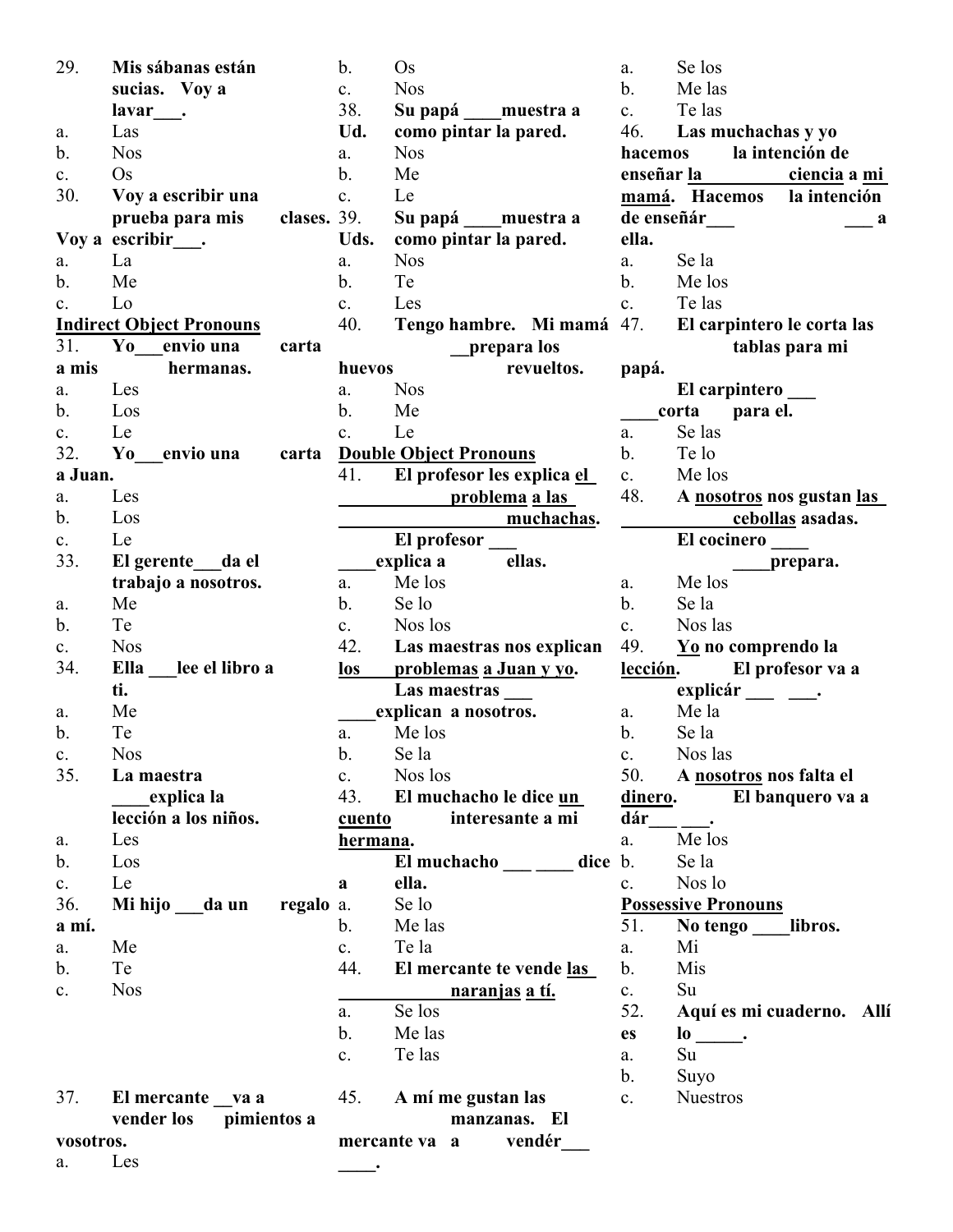| 53.            | A nosotros nos             | faltan 59. |                | ¿Por qué no tiene<br>Ud.      | $\mathbf{b}$ . | Esos                    |
|----------------|----------------------------|------------|----------------|-------------------------------|----------------|-------------------------|
|                | bolígrafos.                |            |                | azada?                        | $\mathbf{c}$ . | Esta                    |
| a.             | Su                         |            | a.             | Mis                           | 65.            | ¿No sabes donde están   |
| $\mathbf{b}$ . | Suyo                       |            | b.             | Su                            |                | sillas blancas?         |
| $\mathbf{c}$ . | <b>Nuestros</b>            |            | c.             | <b>Nuestros</b>               | a.             | Esas                    |
| 54.            | Quiero arreglarme el       |            | 60.            | Allí está su camisa.          | $\mathbf{b}$ . | Esa                     |
|                | pelo, pero no tengo        | peine.     |                | ¿Donde está la<br>$\ddot{?}$  | $\mathbf{c}$ . | Estos                   |
| a.             | Tu                         |            | a.             | <b>Miyos</b>                  | 66.            | Vamos a comprar<br>casa |
| $b$ .          | Mi                         |            | $\mathbf{b}$ . | Miya                          |                | pequeña.                |
| $\mathbf{c}$ . | Vuestros                   |            | $\mathbf{c}$ . | Vuestros                      | a.             | Aquellas                |
| 55.            | Las ventanas en la         | casa       |                |                               | $\mathbf{b}$ . | Esos                    |
|                | de la señora están sucias. |            |                |                               | $\mathbf{c}$ . | Esta                    |
|                | Ella va a limpiar          |            |                |                               | 67.            | ?<br>¿Qué es            |
|                | ventanas.                  |            |                |                               | a.             | <b>Éstas</b>            |
| a.             | <b>Sus</b>                 |            |                | <b>Demonstrative Pronouns</b> | $\mathbf{b}$ . | Ésto                    |
| $\mathbf{b}$ . | Suyo                       |            | 61.            | libro no debe estar en c.     |                | Aquellas                |
| $\mathbf{c}$ . | <b>Nuestros</b>            |            | la             | mesa.                         | 68.            | ¿Para quiénes son       |
| 56.            | El piso de<br>cocina       |            | a.             | Aquellos                      |                | cuadernos?              |
|                | está sucio. Voy a          |            | $\mathbf b$ .  | Ese                           | a.             | Esas                    |
|                | limpiarlo.                 |            | c.             | Estos                         | $\mathbf{b}$ . | Esa                     |
| a.             | Sus                        |            | 62.            | libros no deben estar         | $\mathbf{c}$ . | <b>Estos</b>            |
| $\mathbf{b}$ . | Mi                         |            | en             | la mesa.                      | 69.            | Tenemos que pintar      |
| $\mathbf{c}$ . | <b>Nuestras</b>            |            | a.             | Aquellos                      |                | muralla.                |
| 57.            | ¡Vamos a completir         |            | b.             | Ese                           | a.             | Aquellas                |
|                | lecciónes!                 |            | $\mathbf{c}$ . | Estas                         | $\mathbf{b}$ . | Esos                    |
| a.             | Sus                        |            | 63.            | sillas deben estar en         | c.             | Esta                    |
| $\mathbf{b}$ . | Mi                         |            | mi             | casa.                         | 70.            | camión en la calle      |
| $\mathbf{c}$ . | <b>Nuestras</b>            |            | a.             | Aquel                         | tiene          | una llanta desinflada.  |
| 58.            | ¡No tienes                 |            | $\mathbf b$ .  | Esos                          | a.             | Aquel                   |
|                | pantalones!                |            | $\mathbf{c}$ . | Estas                         | $\mathbf{b}$ . | Esos                    |
| a.             | Tus                        |            | 64.            | alfombras en mi               | c.             | Esta                    |
| $\mathbf b$ .  | Mi                         |            | casa           | son muy lindas.               |                |                         |
| $\mathbf{c}$ . | Vuestros                   |            | a.             | Aquellas                      |                |                         |

## **LESSON THIRTEEN: GENDER/NUMBER AGREEMENT**

*Directions: Select the best answer and write the letter of the answer on your answer sheet:*

|                |              | a.             | La/desnatada | $\mathbf{c}$ . | La/antiguo  | a.  | La/roja             |
|----------------|--------------|----------------|--------------|----------------|-------------|-----|---------------------|
| 01.            | pared        | b.             | El/desnatado | 08.            | mesa        | b.  | El <sub>'rojo</sub> |
| a.             | El/viejo     | c.             | El/desnatada | a.             | El/largo    | c.  | El/roja             |
| a.             | La/viejo     | 05.            | sillòn       | b.             | La/larga    | 12. | televisiòn          |
| b.             | La/vieja     | a.             | La/còmoda    | c.             | La/largo    | a.  | La/española         |
| 02.            | libro        | b.             | El/còmodo    | 09.            | programa    | b.  | El/españolo         |
| a.             | El/divertido | $\mathbf{c}$ . | La/còmodo    | a.             | El/gratuito | c.  | El/española         |
| $\mathbf b$ .  | La/divertida | 06.            | escuela      | b.             | La/gratuito |     |                     |
| $\mathbf{c}$ . | La/divertido | a.             | La/primaria  | c.             | La/gratuita |     |                     |
| 03.            | ciudad       | b.             | El/primario  | 10.            | gato        |     |                     |
| a.             | La/ruidosa   | c.             | El/primaria  | a.             | La/negra    |     |                     |
| $\mathbf b$ .  | Las/ruidosas | 07.            | costumbre    | b.             | El/negro    |     |                     |
| $\mathbf{c}$ . | El/ruidoso   | a.             | El/antiguo   | $\mathbf{c}$ . | La/negro    |     |                     |
| 04.            | leche        | b.             | La/antigua   | 11.            | cruz        |     |                     |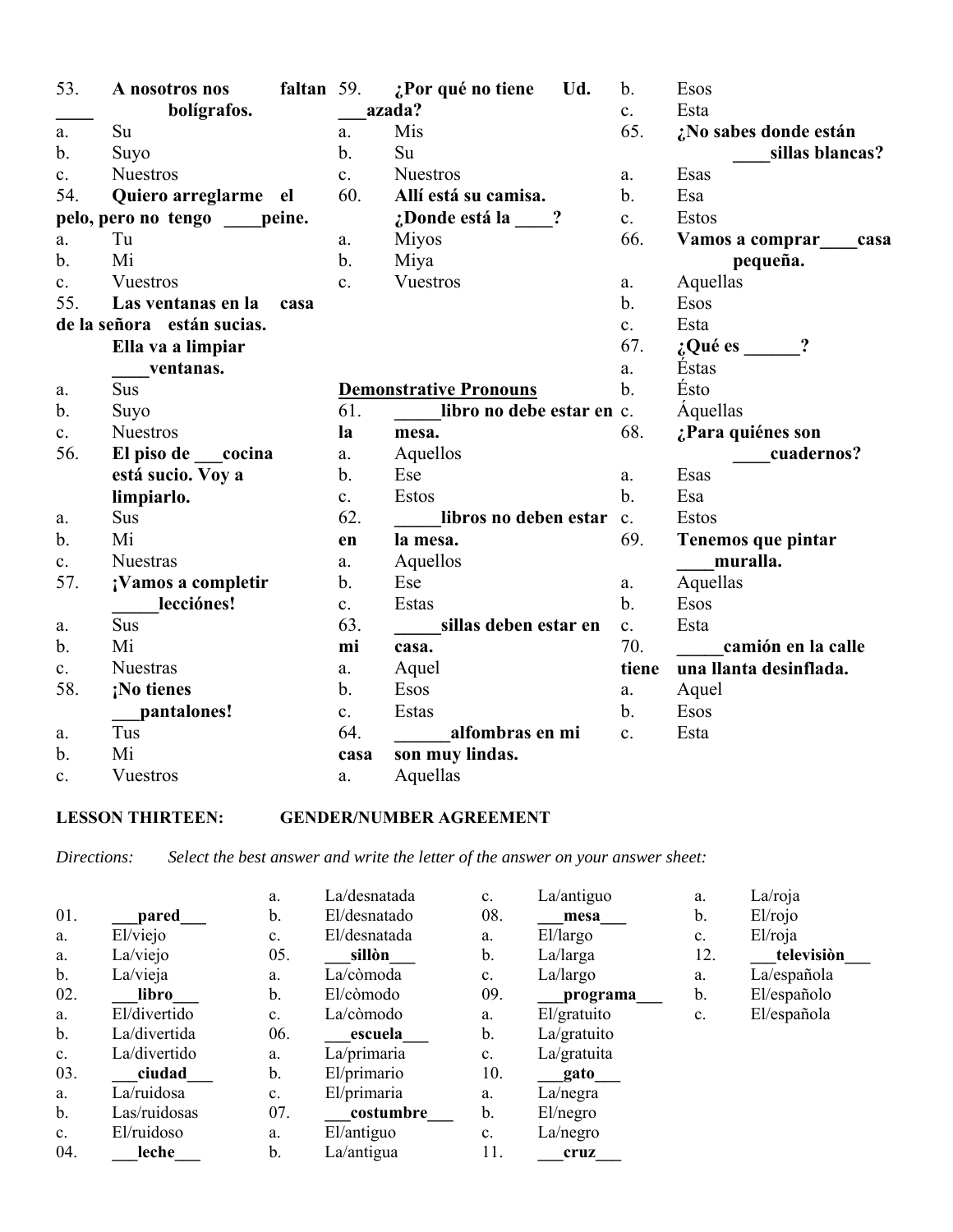| 13.            | tribus                   | 25.            |
|----------------|--------------------------|----------------|
| a.             | Las/indigenas            | a.             |
| b.             | Los/indigenos            | b.             |
| $\mathbf{c}$ . | Los/indìgenas            | c.             |
| 14.            | _computador_             | 26.            |
| a.             | El/usado                 | a.             |
| b.             | La/usada                 | b.             |
| c.             | La/usado                 | c.             |
| 15.            | desvàn                   | 27.            |
| a.             | El/oscuro                | a.             |
| b.             | El/oscura                | b.             |
| c.             | La/oscura                | c.             |
| 16.            | regiòn___                | 28.            |
| a.             | La/andina                | a.             |
| b.             | El/andina                | b.             |
| c.             | El/andino                | c.             |
| 17.            | timbre                   | 29.            |
| a.             | El/pequeño               | a.             |
| b.             | La/pequeña               | b.             |
| $\mathbf{c}$ . | La/pequeño               | c.             |
| 18.            | carne                    | 30.            |
| a.             | El/rojo                  | a.             |
| b.             | La/roja                  | b.             |
| $\mathbf{c}$ . | La/rojo                  | $\mathbf{c}$ . |
| 19.            | amistad                  | 31.            |
| a.             | La/verdadera             | a.             |
| b.             | El/verdadero             | b.             |
| c.             | El/verdadera             | c.             |
| 20.            | dìa                      | 32.            |
| a.             | El/festiva               | a.             |
| b.             | El/festivo<br>La/festiva | b.             |
| c.<br>21.      |                          | c.<br>33.      |
| a.             | vinagre<br>El/balsàmico  | a.             |
| b.             | El/balsàmica             | b.             |
| c.             | La/balsàmica             | c.             |
| 22.            | flores                   | 34.            |
| a.             | Las/blancos              | a.             |
| b.             | Las/blancas              | b.             |
| c.             | Los/blancos              | c.             |
| 23.            | vez                      | 35.            |
| a.             | La/pròxima               | a.             |
| b.             | El/pròximo               | b.             |
| c.             | El/pròxima               | c.             |
| 24.            | cuerpo                   | 36.            |
| a.             | El/humano                | a.             |
| b.             | La/humana                | b.             |
| c.             | La/humano                | c.             |
|                |                          |                |

| 25. | Torres_          |
|-----|------------------|
| a.  | Los/gemelos      |
| b.  | Las/gemelas      |
| c.  | Las/gemelos      |
| 26. | mueble           |
| a.  | El/rùstico       |
| b.  | La/rùstica       |
| c.  | La/rùstico       |
| 27. | _sangre          |
| a.  | La/frìo          |
| b.  | La/frìa          |
| c.  | El/frio          |
| 28. | frases           |
| a.  | Las/famosas      |
| b.  | Los/famosos      |
| c.  | Los/famosas      |
| 29. | _mujer___        |
| a.  | La/guapisima     |
| b.  | El/guapisimo     |
| c.  | El/guapisima     |
| 30. | <i>pimientos</i> |
| a.  | Las/rellenos     |
| b.  | Los/rellenos     |
| c.  | Las/rellenas     |
| 31. | cocina           |
| a.  | La/francès       |
| b.  | La/francesa      |
| c.  | El/franceso      |
| 32. | tranvìa          |
| a.  | El/nuevo         |
| b.  | La/nueva         |
| c.  | La/nuevo         |
| 33. | uz               |
| a.  | La/halògena      |
| b.  | La/halògeno      |
| c.  | El/halògena      |
| 34. | moto             |
| a.  | El/barato        |
| b.  | La/barata        |
| c.  | La/barato        |
| 35. | muerte_          |
| a.  | La/subito        |
| b.  | La/subita        |
| c.  | El/subita        |
| 36. | reloj___         |
| a.  | La/rota          |
| b.  | El/roto          |
| c.  | El/rota          |
|     |                  |

| 38. | En voz         |
|-----|----------------|
| a.  | Alta           |
| b.  | Alto           |
| c.  | Altas          |
| 39. | _acciòn        |
| a.  | La/afirmativa  |
| b.  | El/afirmativo  |
| c.  | El/afirmativa  |
| 40. | raìz           |
| a.  | El/cuadrado    |
| b.  | La/cuadrado    |
| c.  | La/cuadrada    |
| 41. | ____pàjaro____ |
| a.  | El/carpintera  |
| b.  | El/carpintero  |
| c.  | La/carpintera  |
| 42. | serpiente      |
| a.  | La/venenosa    |
| b.  | El/venenoso    |
| c.  | El/venenosa    |
| 43. | religiones     |
| a.  | Las/africanas  |
| b.  | Los/africanos  |
| c.  | Los/africanas  |
| 44. | virtudes       |
| a.  | Los/cristianas |
| b.  | Las/cristianos |
| c.  | Las/cristianas |
| 45. | perro          |
| a.  | El/callejero   |
| b.  | La/callejera   |
| c.  | La/callejero   |
| 46. | llave          |
| a.  | La/inglesa     |
| b.  | El/ingles      |
| c.  | El/inglesa     |
| 47. | actrices       |
| a.  | Las/mexicanos  |
| b.  | Las/mexicanas  |
| c.  | Los/mexicanas  |
| 48. | maìz           |
| a.  | La/blanca      |
| b.  | El/blanco      |
| c.  | La/blanco      |
|     |                |

- 37. **\_\_\_Viernes\_\_\_**
- $\overline{\text{Los/santos}}$
- b. Las/santas
- c. Las/santos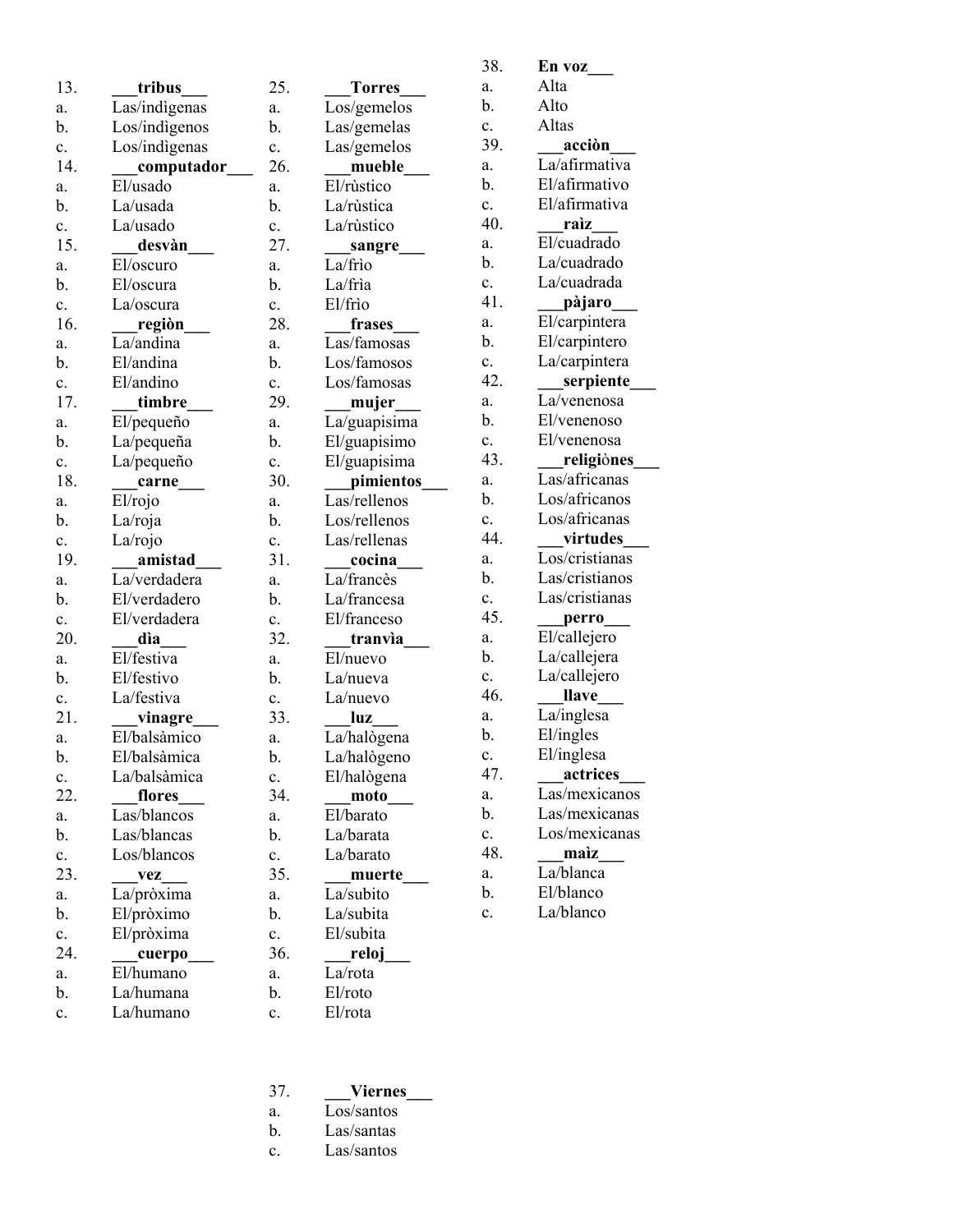## **LESSON THIRTEEN: SUBJECT/VERB AGREEMENT--VARIOUS TENSES/TRANSLATE**

*Directions: Choose the correct verb form. Then translate the sentence:*

|     | <b>PRESENT INDICATIVE:</b>                            |                | <b>PRETERITE:</b>                                  |
|-----|-------------------------------------------------------|----------------|----------------------------------------------------|
| 01. | Las enfermeras el trabajo muy de la mañana.           | 01.            | ¿Por què no me _tù la respuesta acertada?          |
| a   | Empiezan                                              | a.             | Dijiste                                            |
| b.  | Empiezas                                              | $\mathbf{b}$ . | Dijo                                               |
| c.  | Empezamos                                             | c.             | Dijeron                                            |
| 02. | Ese hombre _____ un gato alocado.                     | 02.            | muchas canciònes francesas.<br>Las chicas          |
| a.  | Tienen                                                | a.             | Cantaron                                           |
| b.  | Tiene                                                 | b.             | Cantò                                              |
| c.  | Tenemos                                               | c.             | Cantamos                                           |
| 03. | la cena a las seis del anochecer.<br><b>Nosostros</b> | 03.            | nuevas faldas, zapatos, y blusas.<br>Ella          |
| a.  | Comèis                                                | a.             | Comprò                                             |
| b.  | Comemos                                               | b.             | Comprè                                             |
| c.  | Comen                                                 | c.             | Compramos                                          |
| 04. | muy fuerte en el cielo.<br>El sol                     | 04.            | Los niños se<br>antes de ir a la escuela.          |
| a.  | <b>Brillan</b>                                        | a.             | Bañàis                                             |
| b.  | <b>Brilla</b>                                         | b.             | Bañaron                                            |
| c.  | <b>Brillais</b>                                       | $\mathbf{c}$ . | Bañaste                                            |
| 05. | Tres mujeres por la acera enfrente del edificio.      | 05.            | a la tienda atràs de la calle.<br>Mi abuelo        |
| a.  | Andan                                                 | a.             | Anduvieron                                         |
| b.  | Andas                                                 | b.             | Anduvisteis                                        |
| c.  | Andamos                                               | c.             | Anduvo                                             |
| 06. | La computadora nueva<br>en estante allì.              | 06.            | la ventana porque de la lluvia.<br>El maestro      |
| a.  | Estàn                                                 | a.             | Cerrè                                              |
| b.  | Estamos                                               | b.             | Cerrò                                              |
| c.  | Està                                                  | c.             | Cerraste                                           |
| 07. | $i$ Por què se tù la barriga?                         | 07.            | Ellos no ningún conocimiento del problema.         |
| a.  | Rascan                                                | a.             | Tuvieron                                           |
| b.  | Rascas                                                | b.             | Tuvisteis                                          |
| c.  | Rascàis                                               | c.             | Tuvimos                                            |
| 08. | El jugador de fùtbol no la pelota con su mano.        | 08.            | hamburguesas para nuestra cena.<br><b>Nosotros</b> |
| a.  | Tocan                                                 | a.             | Quisimos                                           |
| b.  | Toca                                                  | b.             | Quise                                              |
| c.  | Tocamos                                               | $\mathbf{c}.$  | Quiso                                              |
| 09. | muy bien de la escuela.<br>Ella me                    | 09.            | Èl<br>una carta a su hermana.                      |
| a.  | Conozco                                               | a.             | Escribio                                           |
| b.  | Conocen                                               | b.             | Escribieron                                        |
| c.  | Conoce                                                | c.             | Escribimos                                         |
| 10. | Los estudiantes se en el salòn de clase.              | 10.            | El doctor me<br>pildoras grandes.                  |
| А.  | Sienta                                                | А.             | Diò                                                |
| b.  | Sientan                                               | b.             | Diste                                              |
| c.  | Sentamos                                              | $\mathbf{c}.$  | Disteis                                            |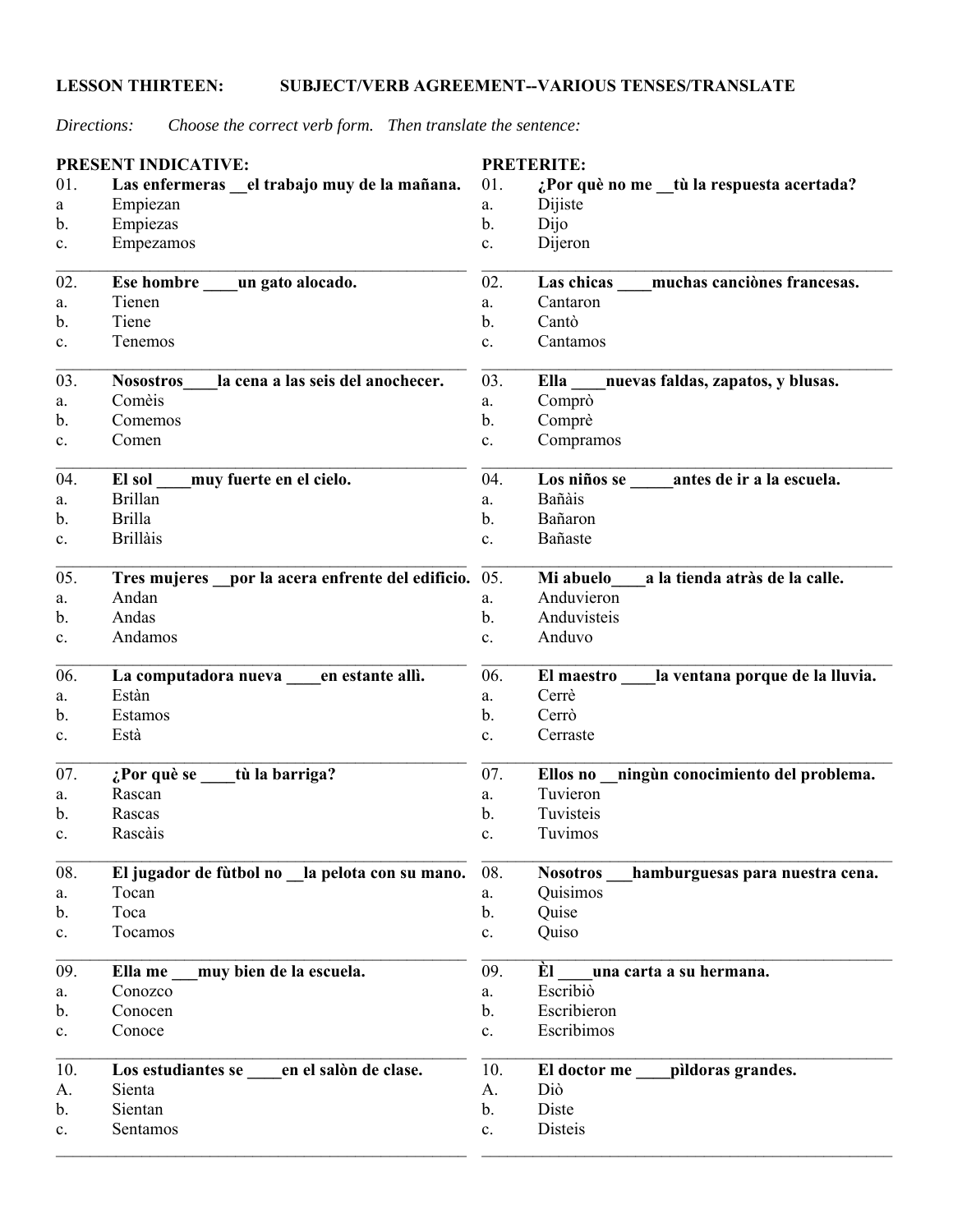| <b>IMPERFECT</b> |                                                 | <b>FUTURE</b>  |                                                 |
|------------------|-------------------------------------------------|----------------|-------------------------------------------------|
| 01.              | Yo en alemania durante dos años.                | 01.            | Yo te un cheque mañana pasada.                  |
| a.               | Vivia                                           | a.             | Enviarè                                         |
| b.               | Viviamos                                        | b.             | Enviaràs                                        |
| c.               | Vivias                                          | $\mathbf{c}$ . | Enviarà                                         |
| 02.              | Yo muy bien cuando yo joven.                    | 02.            | El maestro me _____ la lección otra vez.        |
| a.               | Cantaban/eran                                   | А.             | Explicaremos                                    |
| $\mathbf b$ .    | Cantaba/era                                     | b.             | Explicaràn                                      |
| c.               | Cantabamos/eramos                               | c.             | Explicarà                                       |
| 03.              | una carta cada mes.<br>Mi hermano me            | 03.            | hambre a las dos de la tarde.<br>$\mathbf{Y_0}$ |
| a.               | Escribìa                                        | a.             | Tendrè                                          |
| b.               | Escribiamos                                     | b.             | Tendràs                                         |
| c.               | Escribian                                       | $\mathbf{c}$ . | Tendrà                                          |
| 04.              | El nunca las respuestas apropriadas.            | 04.            | las cosas necesarias.<br>Ella te                |
| a.               | Sabìan                                          | a.             | Darà                                            |
| b.               | Sabìais                                         | b.             | Daràs                                           |
| c.               | Sabìa                                           | c.             | Darè                                            |
| 05.              | bien aquì antes de la tempestad.<br>Los àrboles | 05.            | La chica se un sombrero antes de salir.         |
| a.               | Crecian                                         | a.             | Pondrà                                          |
| b.               | Creciamos                                       | $\mathbf{b}$ . | Pondremos                                       |
| c.               | Crecia                                          | c.             | Pondràn                                         |
| 06.              | cuando yo lleguè.<br><b>Ellos</b>               | 06.            | Nosotros el trabajo esta fin de semana.         |
| А.               | Hablaba                                         | a.             | Acabaremos                                      |
| b.               | Hablabas                                        | b.             | Acabaràn                                        |
| c.               | Hablaban                                        | c.             | Acabaràs                                        |
| 07.              | El cafè<br>enfrente de la iglesia.              | 07.            | el dinero inmediatemente.<br>El banquero        |
| a.               | Estaban                                         | А.             | Querrè                                          |
| b.               | Estaba                                          | b.             | Querràs                                         |
| $\mathbf{c}$ .   | Estabas                                         | c.             | Querrà                                          |
| 08.              | dos años que èl<br>en esa oficina.              | 08.            | El sol se<br>a las ocho esta noche.             |
| a.               | Hacìa/trabaja                                   | a.             | Pondrà                                          |
| $\mathbf{b}$ .   | Hacìan/trabajan                                 | $\mathbf b$ .  | Pondràn                                         |
| c.               | Haciamos/trabajabamos                           | $\mathbf c.$   | Pondràs                                         |
| 09.              | muy bien antes del accidente.<br>Ella           | 09.            | calcetines nuevos esta tarde.<br>Mi prima se    |
| a.               | Corrìa                                          | a.             | Compraremos                                     |
| b.               | Corrìas                                         | b.             | Compraràn                                       |
| c.               | Corrìan                                         | c.             | Comprarà                                        |
| 10.              | y el chico :<br>La chica                        | 10.            | de la oficina a las seis.<br>Tù te              |
| a.               | Escribìa/leìa                                   | a.             | Iràs                                            |
| b.               | Escribìan/leìan                                 | b.             | Irà                                             |
| c.               | Escribìas/leìas                                 | $\mathbf c.$   | Iràn                                            |
|                  |                                                 |                |                                                 |